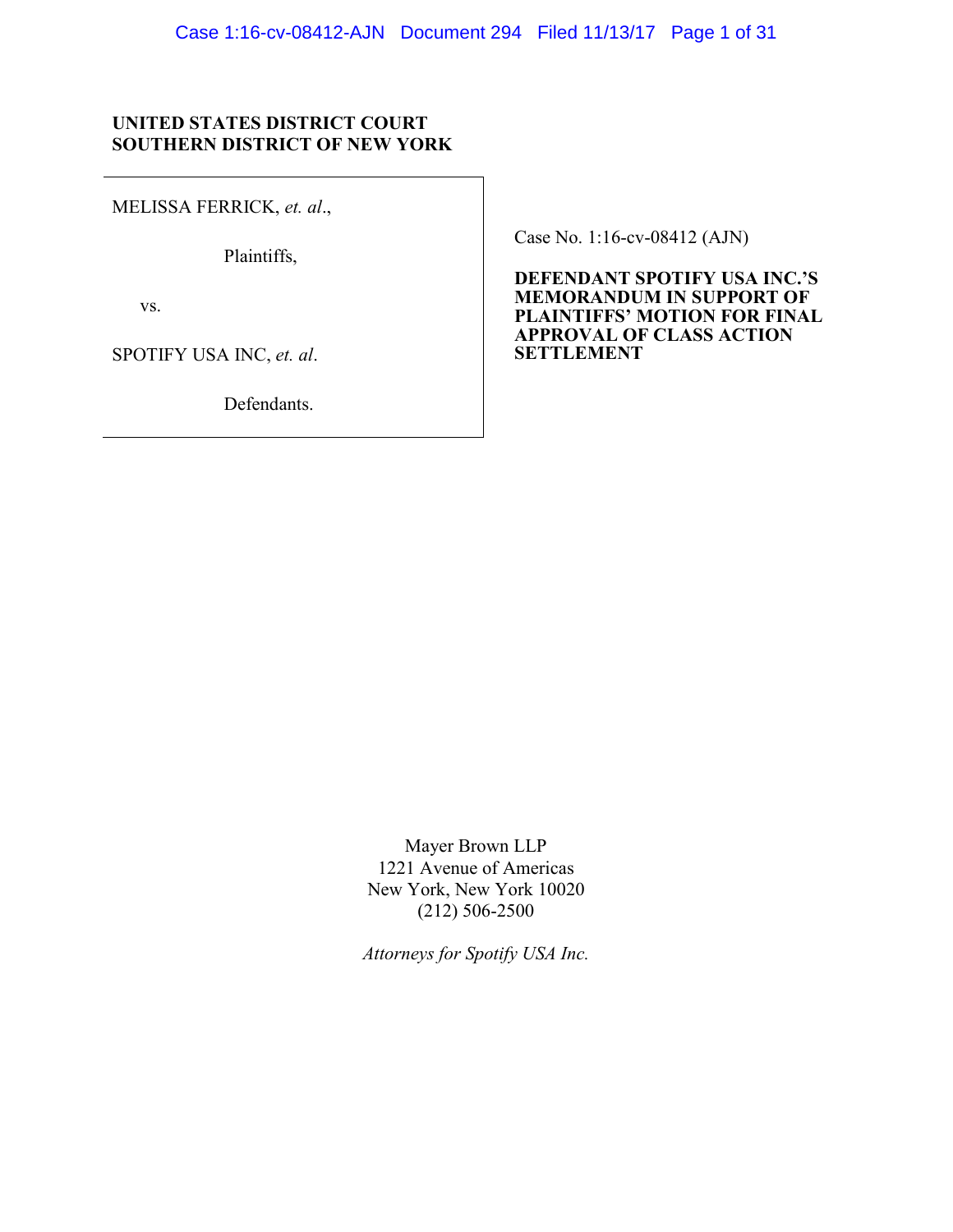# **TABLE OF CONTENTS**

# **Page**

| Ι.  |                                                                           |                                                                      |      |
|-----|---------------------------------------------------------------------------|----------------------------------------------------------------------|------|
| II. | The Individualized Inquiries Required To Litigate The Infringement Claims |                                                                      |      |
|     | A.                                                                        |                                                                      |      |
|     | <b>B</b> .                                                                |                                                                      |      |
|     | $\mathcal{C}$                                                             | Whether Spotify Has A License Or Authorization To Distribute Any     |      |
|     | D.                                                                        | Whether And How Spotify Has Reproduced Or Distributed Any Particular |      |
|     | Е.                                                                        |                                                                      |      |
|     | F.                                                                        |                                                                      | . 23 |
|     |                                                                           |                                                                      | 24   |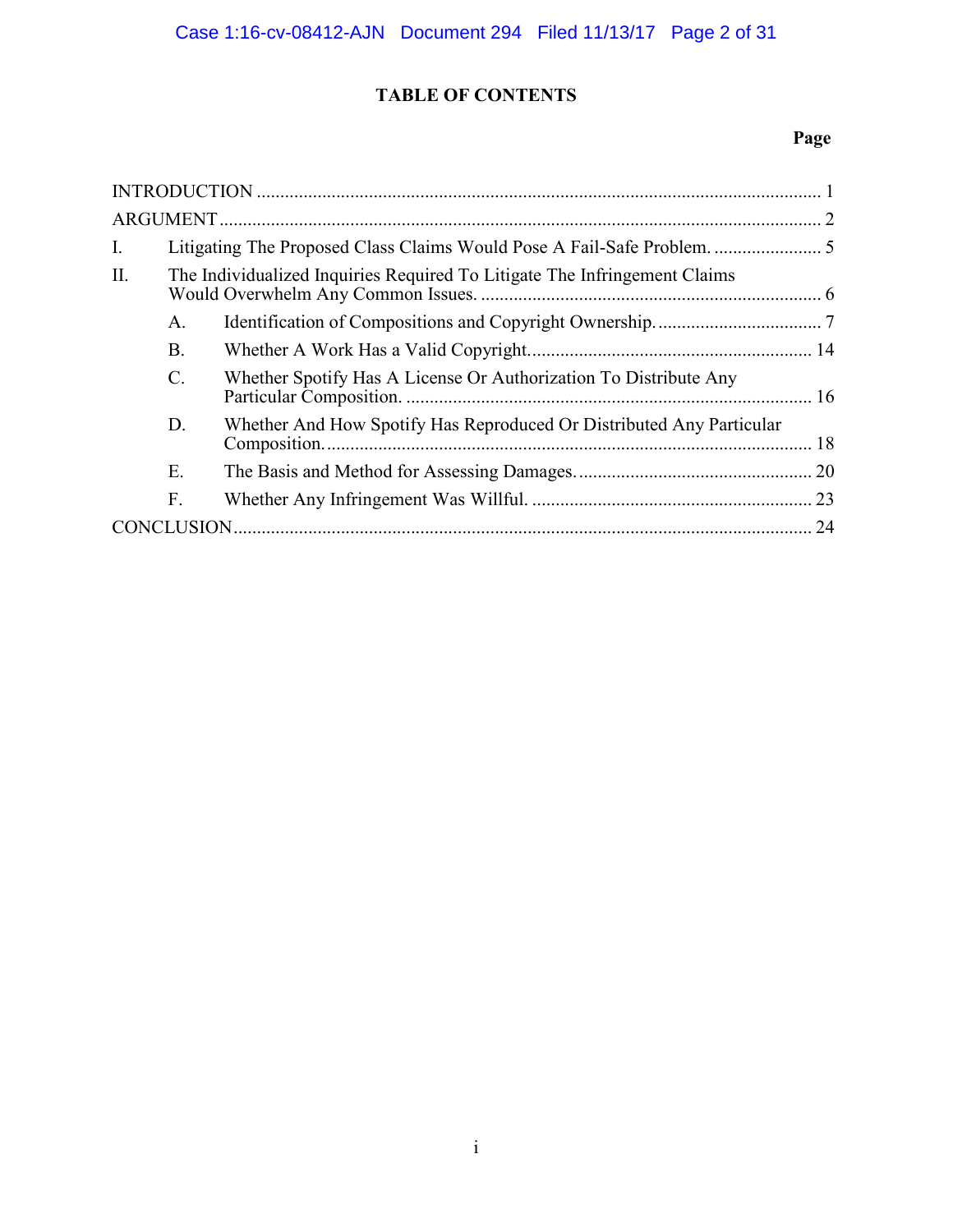# **TABLE OF AUTHORITIES**

# **Page(s)**

# **Cases**

| In re Am. Int'l Grp., Inc. Secs. Litig.,              |  |
|-------------------------------------------------------|--|
| Amchem Prods., Inc. v. Windsor,                       |  |
| Appalseed Prods., Inc. v. MediaNet Digital, Inc.,     |  |
| Atl. Recording Corp. v. Howell,                       |  |
| BMI v. Bayside Boys, Inc.,                            |  |
| BMW of North Am., Inc. v. Gore,                       |  |
| Brecher v. Republic of Argentina,                     |  |
| Bryant v. Media Right Prods., Inc.,                   |  |
| Capital Records, Inc. v. Thomas,                      |  |
| Cartoon Network LP, LLLP v. CSC Holdings, Inc.,       |  |
| In re Cellco P'Ship,                                  |  |
| City of Detroit v. Grinnell Corp.,                    |  |
| Davis v. Blige,                                       |  |
| Edward B. Marks Music Corp. v. Jerry Vogel Music Co., |  |
| Feist Publ'ns, Inc. v. Rural Tel. Serv. Co.,          |  |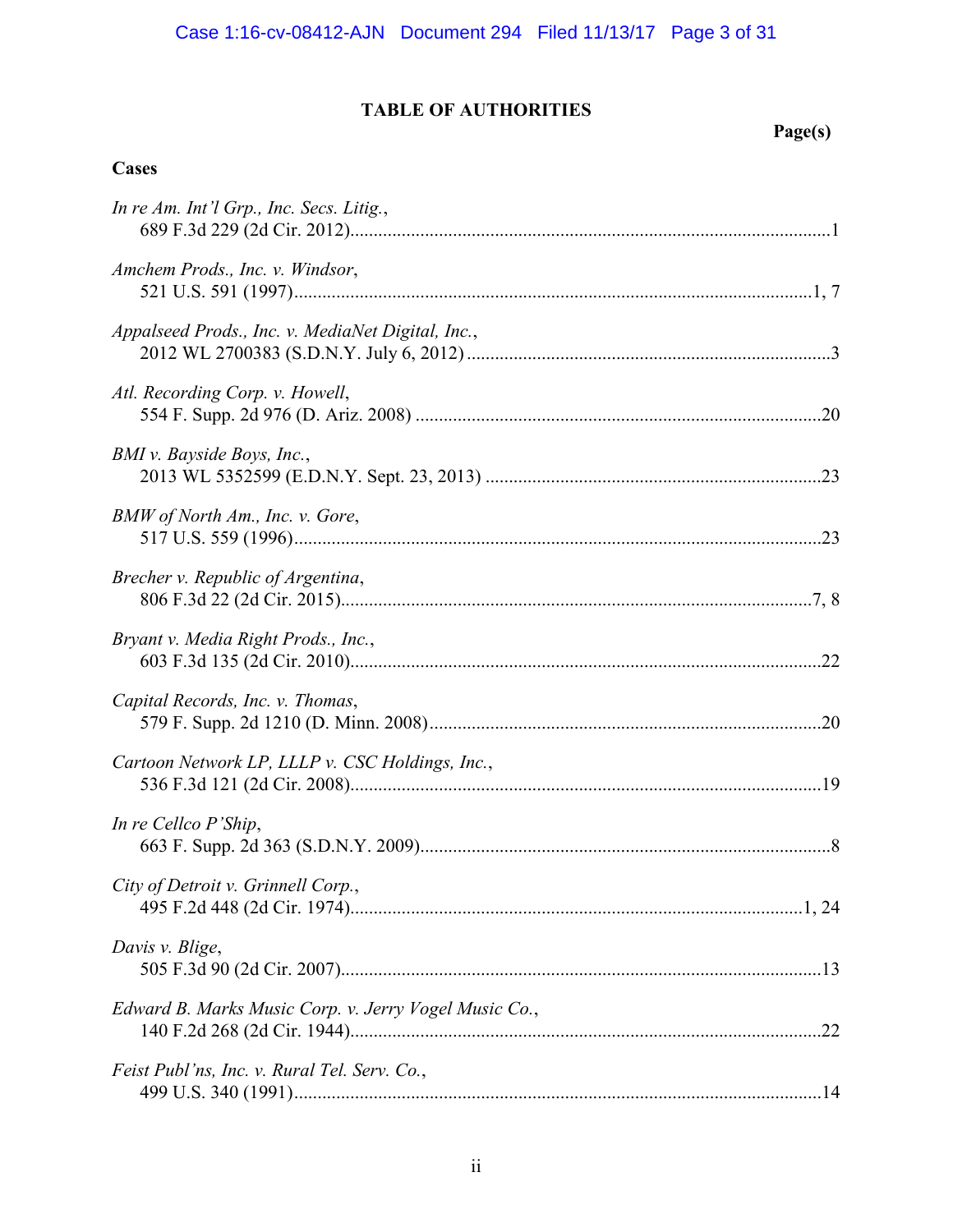# **TABLE OF AUTHORITIES (continued)**

| Feltner v. Columbia Pictures Television,             |  |
|------------------------------------------------------|--|
| Fitzgerald Pub. Co., Inc. v. Baylor Pub. Co., Inc.,  |  |
| Football Ass'n Premier League Ltd. v. YouTube, Inc., |  |
| Hicks v. T.L. Cannon Corp.,                          |  |
| Island Software & Computer v. Microsoft, Inc.,       |  |
| Johnson v. Nextel Commc'ns, Inc.,                    |  |
| Keane Dealer Servs., Inc. v. Harts,                  |  |
| Lindsey v. Normet,                                   |  |
| Manno v. Tenn. Prod. Ctr.,                           |  |
| Marya v. Warner/Chappell Music, Inc.,                |  |
| McDonald v. West,                                    |  |
| Meredith v. Smith,                                   |  |
| Parker v. Time Warner Entm't Co., L.P.,              |  |
| In re Petrobras Secs.,                               |  |
| Poindexter v. EMI Record Grp., Inc.,                 |  |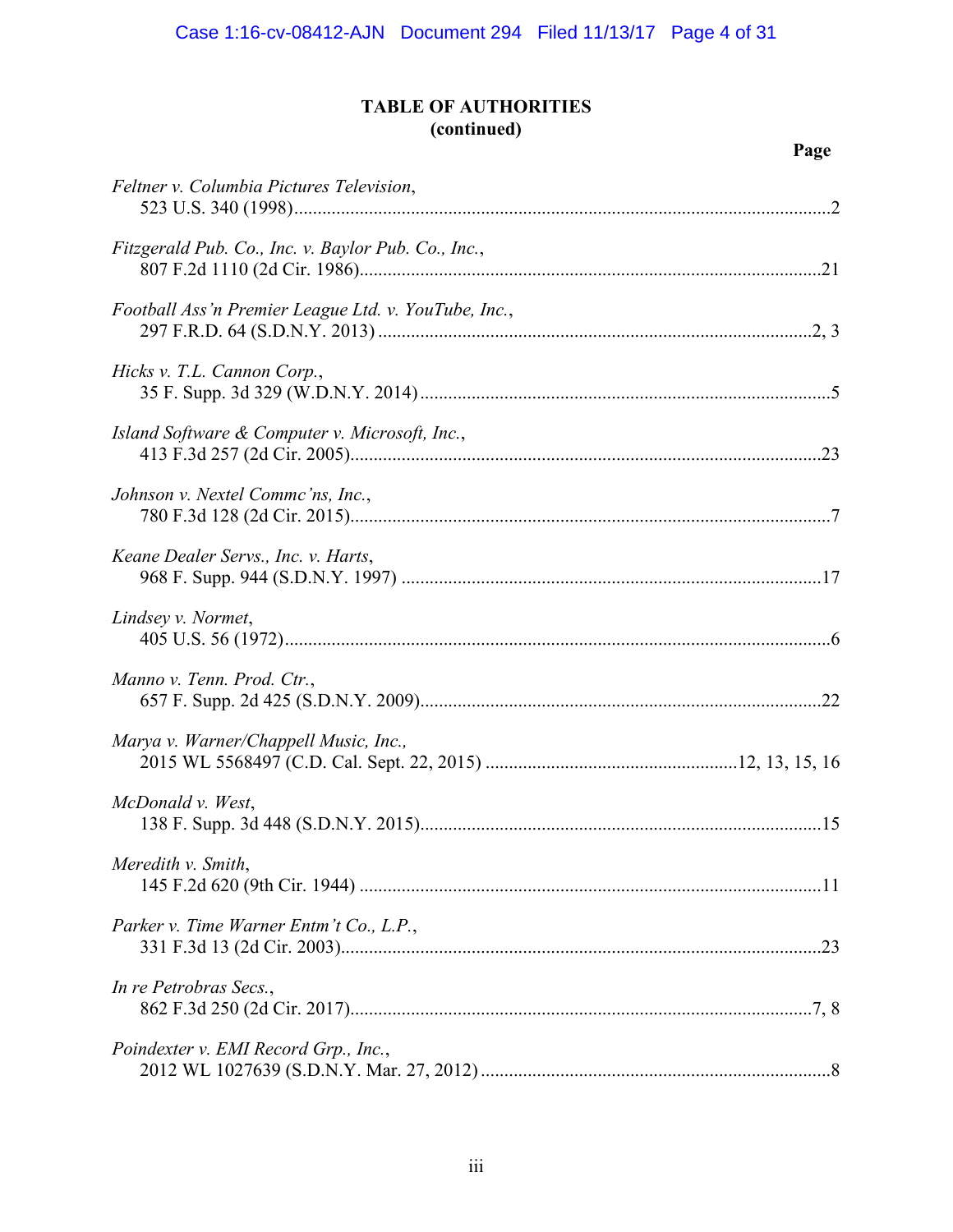# **TABLE OF AUTHORITIES (continued)**

# **Page**

| Reed Elsevier, Inc. v. Muchnick,                               |  |
|----------------------------------------------------------------|--|
| Resnick v. Copyright Clearance Ctr., Inc.,                     |  |
| Royal Park Investments SA/NV v. Deutsche Bank Nat'l Trust Co., |  |
| Solid Oak Sketches, LLC v. 2K Games, Inc.,                     |  |
| Spread Enters., Inc. v. First Data Merchant Servs., Corp.,     |  |
| State Farm Mut. Auto. Ins. Co. v. Campbell,                    |  |
| Stumm v. Drive Entm't,                                         |  |
| TufAmerica, Inc. v. Diamond,                                   |  |
| Tyson Foods, Inc. v. Bouaphakeo,                               |  |
| Wal-Mart Stores, Inc. v. Dukes,                                |  |
| WB Music Corp. v. Rykodisc, Inc.,                              |  |
| Wu v. Pearson Educ. Inc.,                                      |  |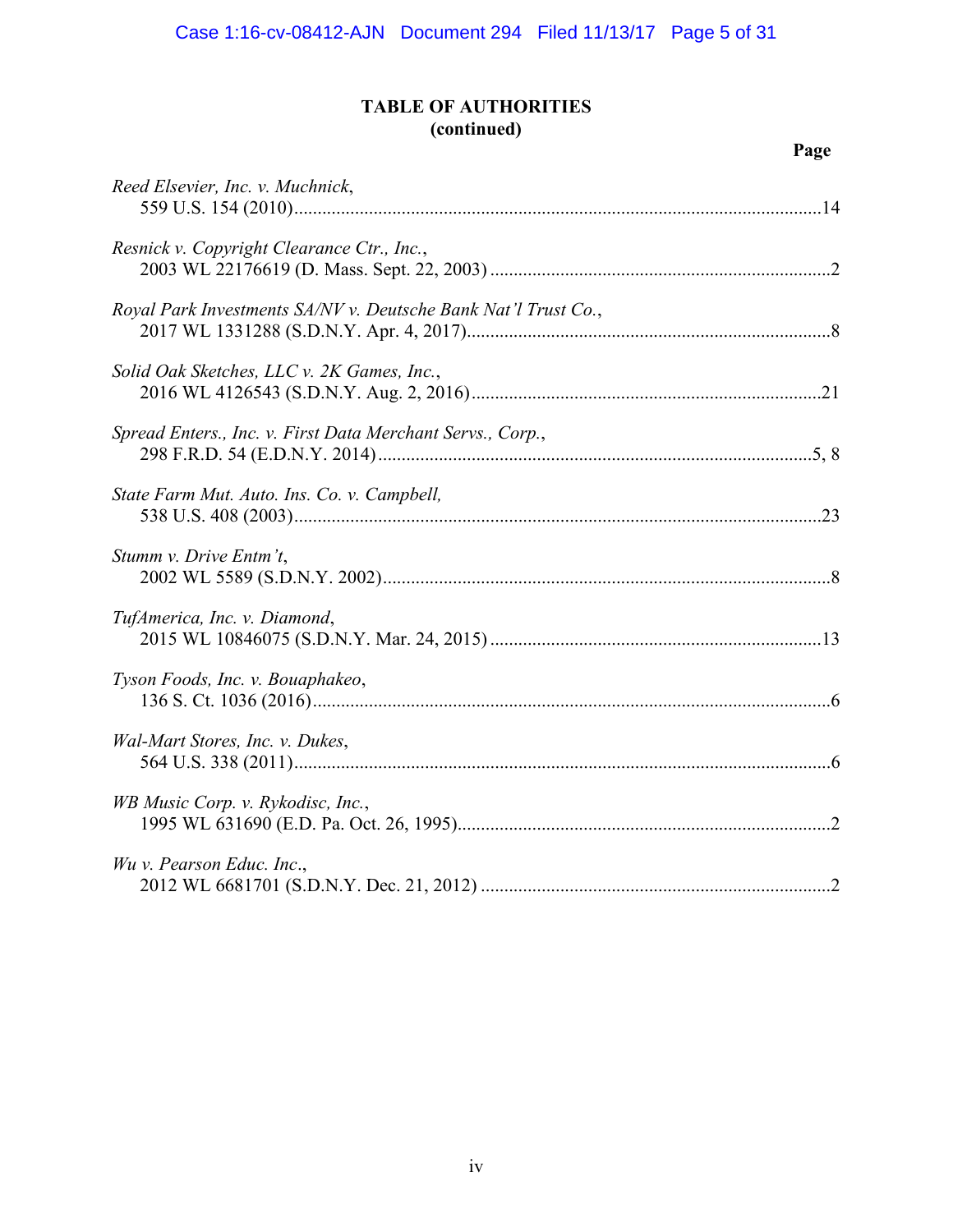# **TABLE OF AUTHORITIES** (continued)

Page

## **Statutes and Rules**

| 17 U.S.C.                                                                       |  |
|---------------------------------------------------------------------------------|--|
|                                                                                 |  |
|                                                                                 |  |
|                                                                                 |  |
|                                                                                 |  |
|                                                                                 |  |
|                                                                                 |  |
|                                                                                 |  |
|                                                                                 |  |
|                                                                                 |  |
|                                                                                 |  |
|                                                                                 |  |
|                                                                                 |  |
|                                                                                 |  |
|                                                                                 |  |
|                                                                                 |  |
|                                                                                 |  |
|                                                                                 |  |
|                                                                                 |  |
|                                                                                 |  |
| <b>Other Authorities</b>                                                        |  |
|                                                                                 |  |
| Dan Rys, "A Brief History of the Ownership of the Beatles Catalog," Billboard   |  |
|                                                                                 |  |
| U.S. Copyright Office, Copyright and the Music Marketplace, A Report of the     |  |
|                                                                                 |  |
| U.S. Copyright Office, Review of Copyright Royalty Judges Determination,        |  |
|                                                                                 |  |
| U.S. Copyright Office, Termination of Transfers and Licenses Under 17 U.S.C.    |  |
| U.S. Copyright Office Circular 22, How to Investigate the Copyright Status of a |  |
|                                                                                 |  |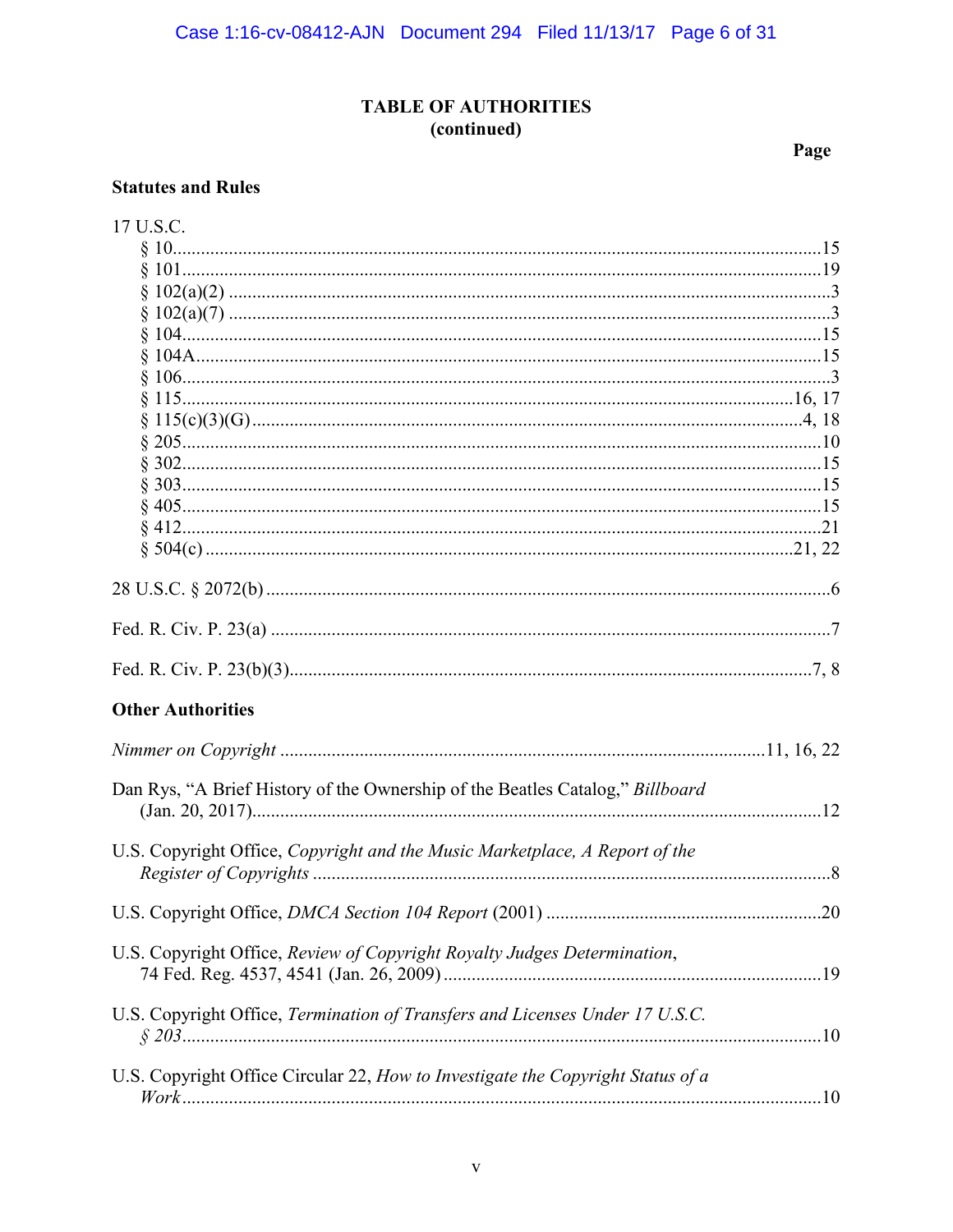#### **INTRODUCTION**

Plaintiffs' motion for final approval explains in detail why the settlement in this case should be approved. Plaintiffs are correct: The settlement is procedurally sound and substantively fair, adequate, and reasonable under the factors articulated by the Second Circuit in *City of Detroit v. Grinnell Corp.*, 495 F.2d 448 (2d Cir. 1974). Defendant Spotify USA Inc. submits this brief to describe with more specificity the substantial risks Plaintiffs would face in litigating both class certification and the merits—risks that provide strong support for this Court's final approval of the settlement.

Every settlement embodies the fundamental compromise that, in exchange for finality including the avoidance of additional litigation costs—a defendant waives its due process right to raise defenses that it would otherwise assert in a litigated case. That is certainly true here: As Spotify discussed in its motion to strike the class allegations (Dkt. No. 150), actually litigating each putative class member's infringement claim consistent with Spotify's due process rights would require numerous legal and factual inquiries specific to *each and every one* of the compositions potentially at issue—which would bar class certification because it would, at the minimum, necessitate untold thousands (or more) mini-trials on a composition-by-composition basis.

These very substantial obstacles to any recovery by the plaintiff class drop out in the settlement context, because "the proposal is that there be no trial." *Amchem Prods., Inc. v. Windsor*, 521 U.S. 591, 620 (1997). As the Second Circuit has pointed out, "with a settlement" class, the manageability concerns posed by numerous individual questions . . . disappear." *In re Am. Int'l Grp., Inc. Secs. Litig.*, 689 F.3d 229, 241 (2d Cir. 2012). Absent a settlement, however, Spotify would be entitled to defend itself vigorously. And as detailed below, Spotify's defenses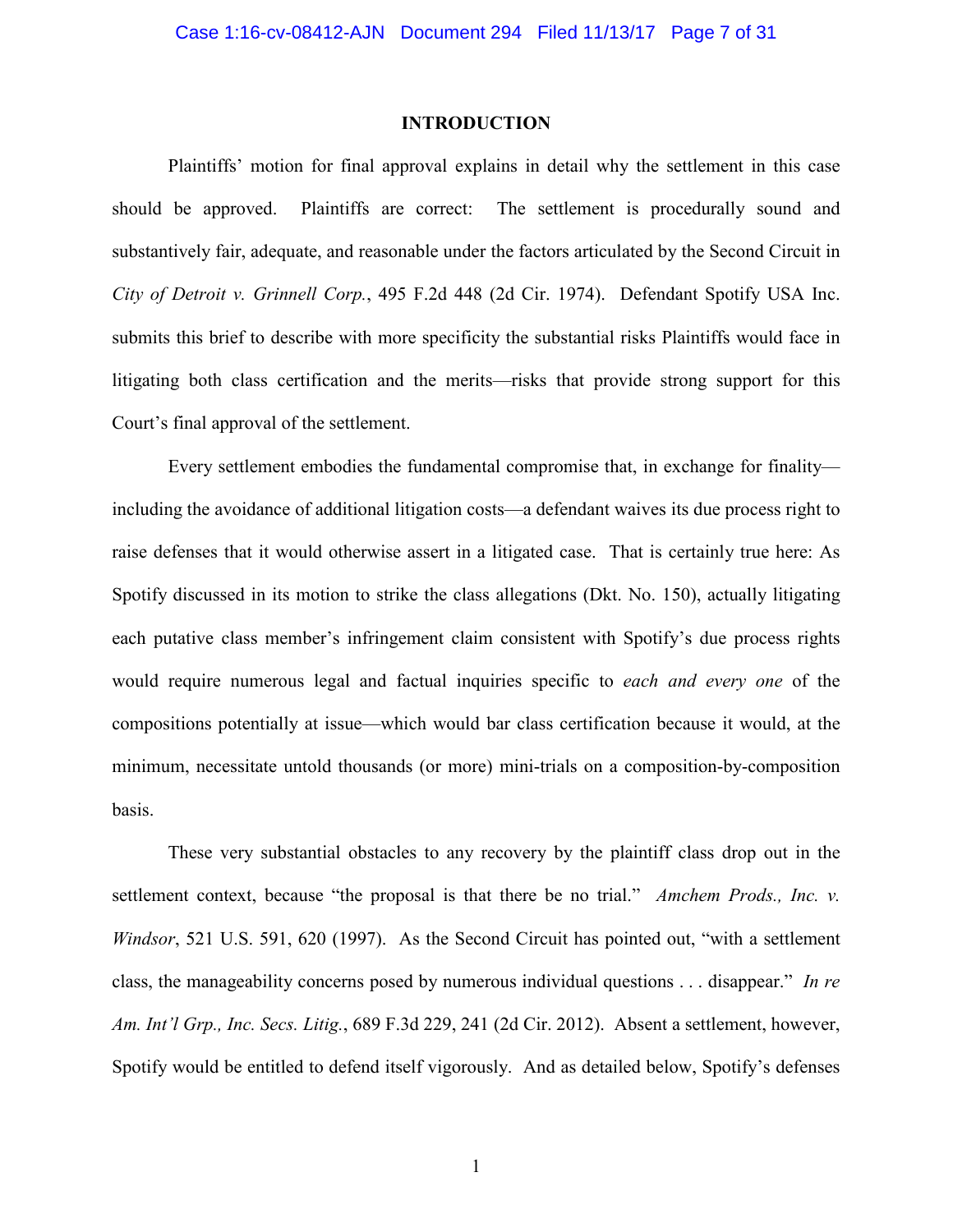#### Case 1:16-cv-08412-AJN Document 294 Filed 11/13/17 Page 8 of 31

would at a minimum generate considerable uncertainty about whether a litigated class could be certified and whether, and to what extent, any potential class member has the right to recover.<sup>1</sup> The pitched battle necessary to resolve these issues would be a massive and expensive undertaking—with no guarantee of recovery at all for members of the Settlement Class.

Moreover, these legal and factual issues are of course relevant to the merits as well as class certification. If a potential class member were unable to prove her claim with respect to any of her asserted compositions, or Spotify prevails on any of the numerous individual defenses below, that potential class member would recover nothing for that composition.

Under these circumstances, the settlement reached in this case is eminently reasonable.

#### **ARGUMENT**

Courts have recognized that, "[g]enerally speaking, copyright claims are poor candidates for class-action treatment" in *litigated* cases because of the highly individualized factual and legal inquiries that they entail. *Football Ass'n Premier League Ltd. v. YouTube, Inc.*, 297 F.R.D. 64, 65 (S.D.N.Y. 2013); *see also Wu v. Pearson Educ. Inc*., 2012 WL 6681701 (S.D.N.Y. Dec. 21, 2012); *Resnick v. Copyright Clearance Ctr., Inc.*, 2003 WL 22176619 (D. Mass. Sept. 22, 2003); *WB Music Corp. v. Rykodisc, Inc.*, 1995 WL 631690 (E.D. Pa. Oct. 26, 1995).

As Judge Stanton explained in *Premier League*, most issues in a copyright infringement claim—including "ownership," "authorization," and "knowledge or awareness of the infringing action"—"must be resolved upon facts which are particular to that single claim of infringement, and separate from all the other claims." 297 F.R.D. at 65-66. "Thus, accumulation of all the copyright claims, and claimants, into one action will not simplify or unify the process of their

<sup>1</sup> Notably, Plaintiffs would bear the burden of proof—and Spotify would have the right to present its defenses to a jury—on each and every claim of infringement: In copyright infringement cases, the "Seventh Amendment provides a right to a jury trial, which includes a right to a jury determination of the amount of statutory damages." *Feltner v. Columbia Pictures Television*, 523 U.S. 340, 342 (1998).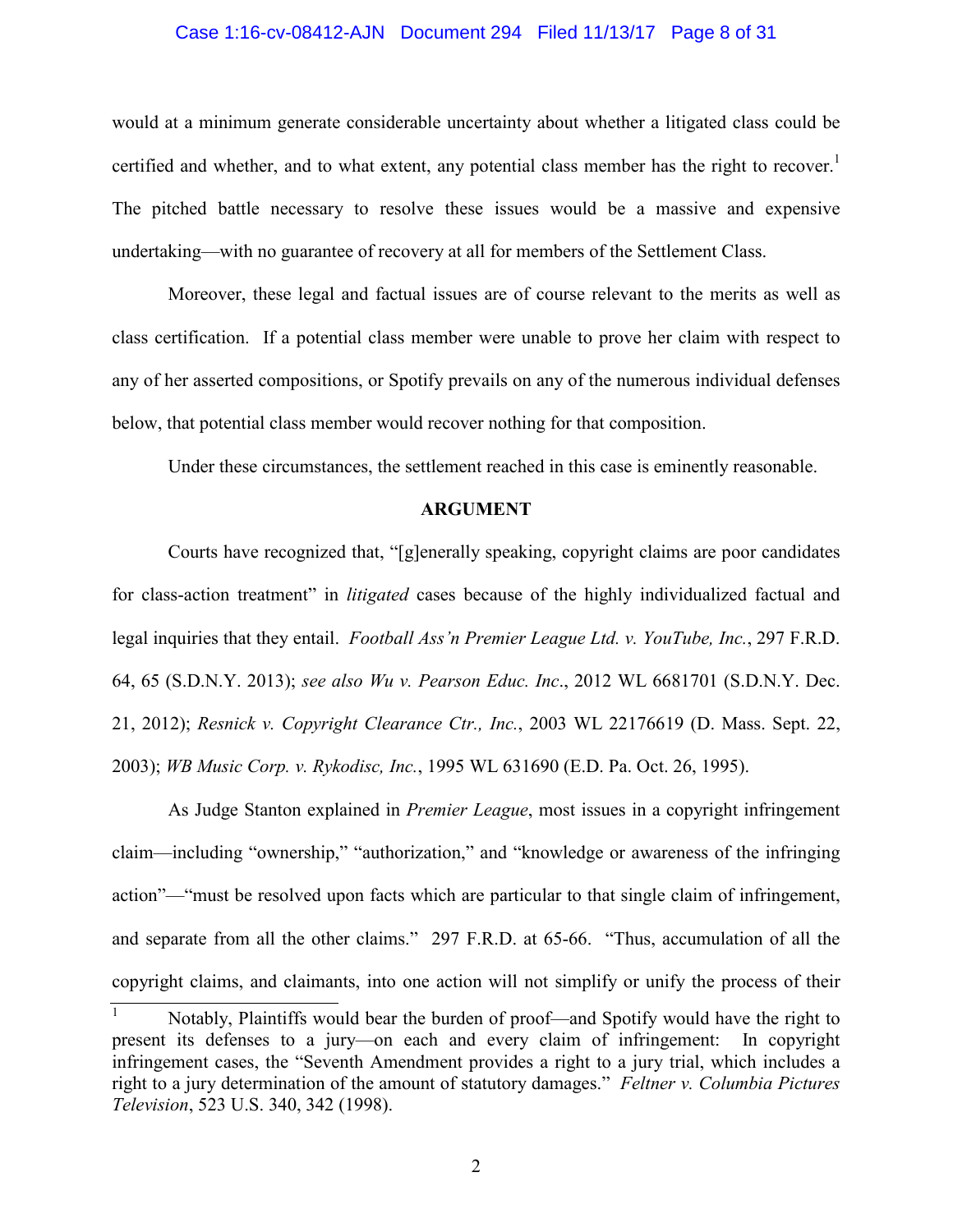#### Case 1:16-cv-08412-AJN Document 294 Filed 11/13/17 Page 9 of 31

resolution, but multiply its difficulties over the normal one-by-one adjudications of copyright cases." *Id.* at 66. Without the settlement, the same would be true here, for at least two reasons.

*First*, an attempt to litigate the class claims would at the outset face a "fail-safe" problem, because the class is defined in such a way that any potential class member against whom Spotify successfully defends itself would simply drop out of the class and not be bound by an adverse finding. Courts have consistently refused to certify such "fail safe" classes. This problem does not arise in the settlement context because every member of the Settlement Class is releasing its claims in exchange for the benefits provided by the settlement.

*Second*, bringing infringement claims to trial would present numerous additional individualized issues that would predominate over common issues and therefore preclude class treatment. To begin with, if the case were litigated, identifying owners of registered musical works who are potentially members of the class would require adjudicating several highly factintensive questions. In particular, identifying potential class members would require:

- matching the sound recordings allegedly distributed on Spotify's service to the underlying musical composition or compositions they embody; and
- accurately identifying the owners of the mechanical rights in that composition.<sup>2</sup>

<sup>2</sup> Typically, a music recording implicates at least **two** distinct kinds of intellectual property rights: (1) **the composition**, which reflects the copyright in the underlying song (*i.e.*, the words and music composed by a songwriter); and (2) **the sound recording**, which involves the particular sounds that are fixed or embodied in a recording. *See* 17 U.S.C. § 102(a)(2) (copyright in "musical works"); *id.* § 102(a)(7) (same for "sound recordings"). Rights in the sound recordings themselves typically belong to the record label responsible for making the recording. Rights in the musical composition are typically owned by the songwriter or by what is known as a music publisher. As with any copyright, the copyright in the composition itself has multiple components; the right to distribute or reproduce the composition is referred to as the "mechanical right." *Id.* §§ 106(1), 106(3). The mechanical right is distinct from the right to perform the composition publicly (the "performance right"). *Id.* § 106(4); *see Appalseed Prods., Inc. v. MediaNet Digital, Inc.*, 2012 WL 2700383, at \*2 (S.D.N.Y. July 6, 2012). And there are numerous mechanisms by which a mechanical right might be licensed. *See* pp. 16-18, *infra*.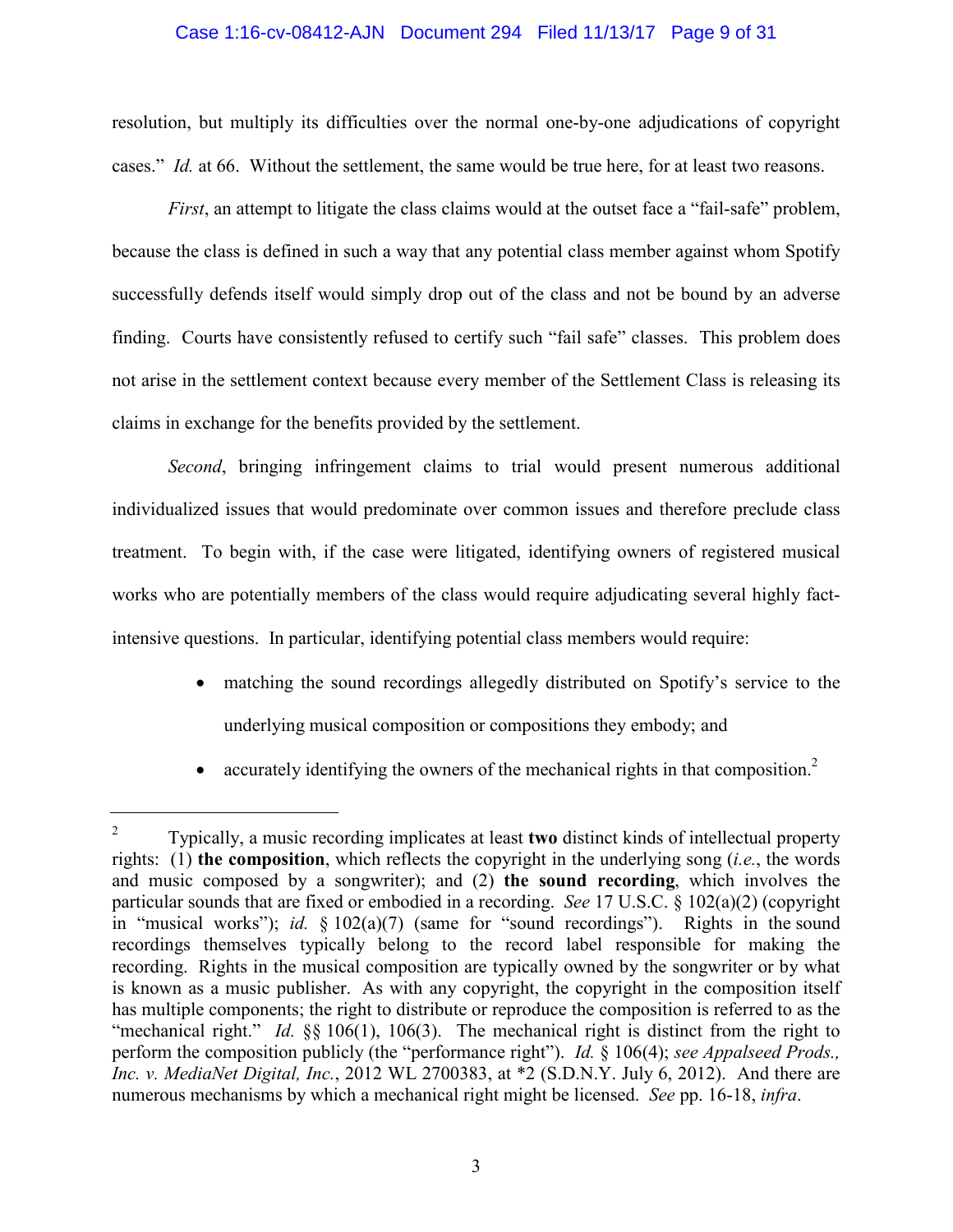#### Case 1:16-cv-08412-AJN Document 294 Filed 11/13/17 Page 10 of 31

These issues could not realistically be litigated in a class-wide trial, but would instead require an unmanageable series of mini-trials on the merits. Not only do these difficulties disappear in the settlement context, but as part of the settlement Spotify will undertake substantial efforts to improve the long-standing problem of unmatched works. And members of the Settlement Class will receive assistance in identifying and claiming ownership over their compositions.

Moreover, even assuming that it were feasible to identify *en masse* the set of works that are the subjects of the alleged infringement, as well as the owner(s) of the mechanical rights in each such work, bringing infringement claims to trial would require numerous additional composition-by-composition inquiries:

- whether there is a valid copyright registration (and if so, *when* registration occurred, which would be highly relevant to any claim for statutory damages);
- whether Spotify had an express, implied, or compulsory license to reproduce and/or distribute the work—which itself depends on a number of complicated inquiries, including but not limited to questions of ownership;
- whether Spotify is authorized to distribute the work under Section  $115(c)(3)(G)$  of the Copyright Act as a result of being authorized to distribute sound recordings;
- whether and how the work was reproduced and/or distributed by Spotify;
- whether, if there was an infringement, that infringement was willful; and
- what damages, if any, are appropriate.

Again, one of the significant benefits to Plaintiffs and the Settlement Class is that—for settlement purposes only—Spotify is willing to waive its due process right to litigate these issues, paving the way for an efficient resolution of what would otherwise be a litigation morass.

4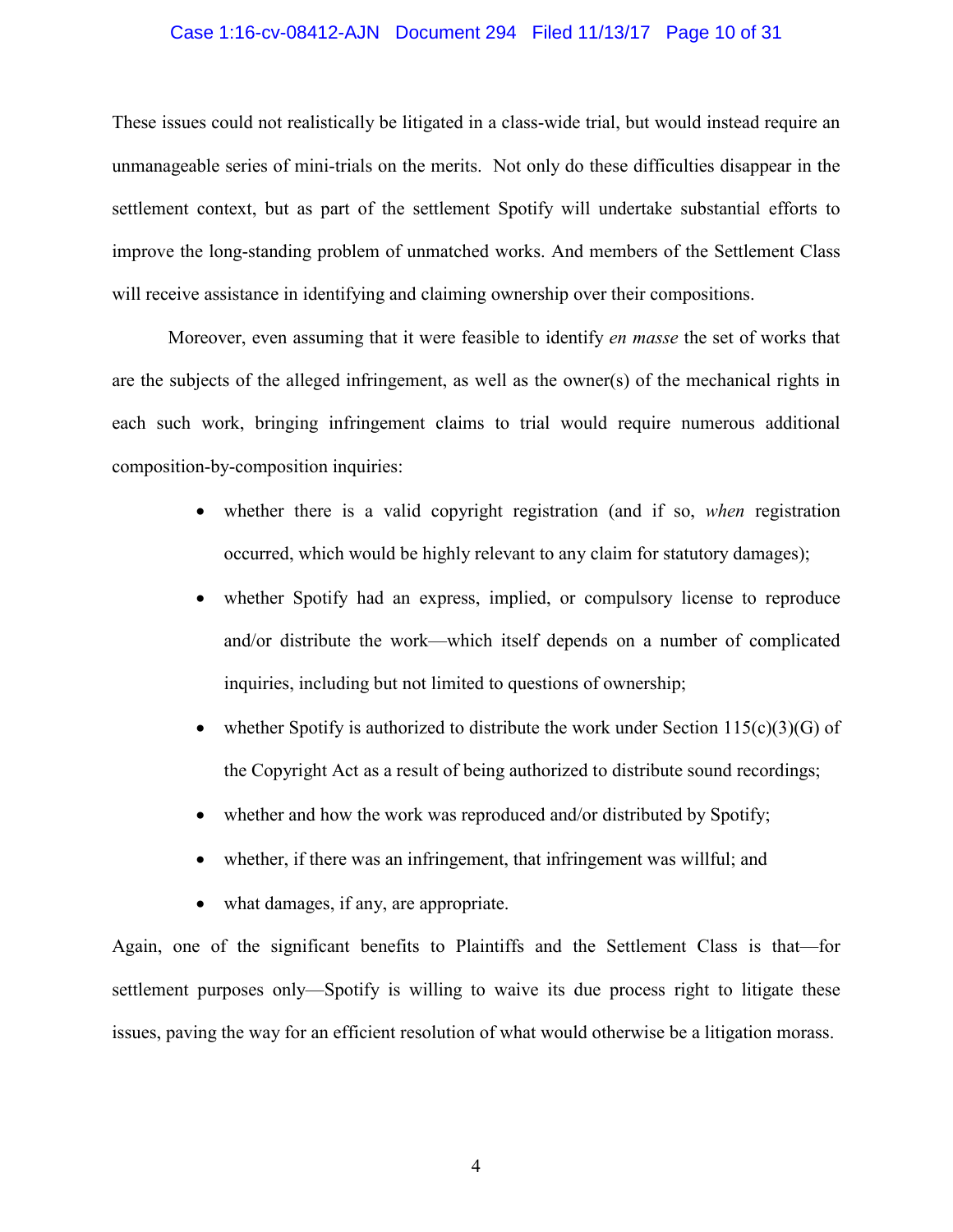## **I. Litigating The Proposed Class Claims Would Pose A Fail-Safe Problem.**

At the outset, litigating the proposed class claims would have been unworkable because of the "fail-safe" problem. "A fail-safe class is one whose definition shields the putative class members from receiving an adverse judgment." *Spread Enters., Inc. v. First Data Merchant Servs., Corp.*, 298 F.R.D. 54, 69 (E.D.N.Y. 2014) (quotation marks omitted). When the class is defined in terms of the defendant's liability, "either the class members win or, by virtue of losing, they are not in the class, and therefore not bound by the judgment." *Id.* As courts in this Circuit have recognized in the context of litigated motions for class certification, "[a] proposed 'fail-safe' class should not be certified because it is unfair to defendants, it prevents an adverse judgment being entered against plaintiffs, and it is unmanageable because the members of the class could only be known after a determination of liability." *Id.*; *Hicks v. T.L. Cannon Corp.*, 35 F. Supp. 3d 329, 357 (W.D.N.Y. 2014) (same).

The proposed class definition in the operative complaint includes "[a]ll persons or entities *who own the copyright in a musical composition*: (a) for which a certificate of registration has been issued or applied for; and (b) *that was reproduced and distributed* through interactive streaming and/or limited downloads by Defendants *without a license* during the last three years." Consol. Compl. ¶ 30 (emphases added). These criteria for class membership—(i) ownership of (ii) a valid mechanical right in a (iii) registered composition that (iv) the defendant has distributed or reproduced (v) without a license—state the key elements that a plaintiff must prove to establish liability in *any* claim for copyright infringement.

Based on the class definition in the complaint, if this case were litigated and Spotify prevailed against a potential class member on a defense to its infringement claim—for example, by showing that the potential class member does not own a valid mechanical right, or that the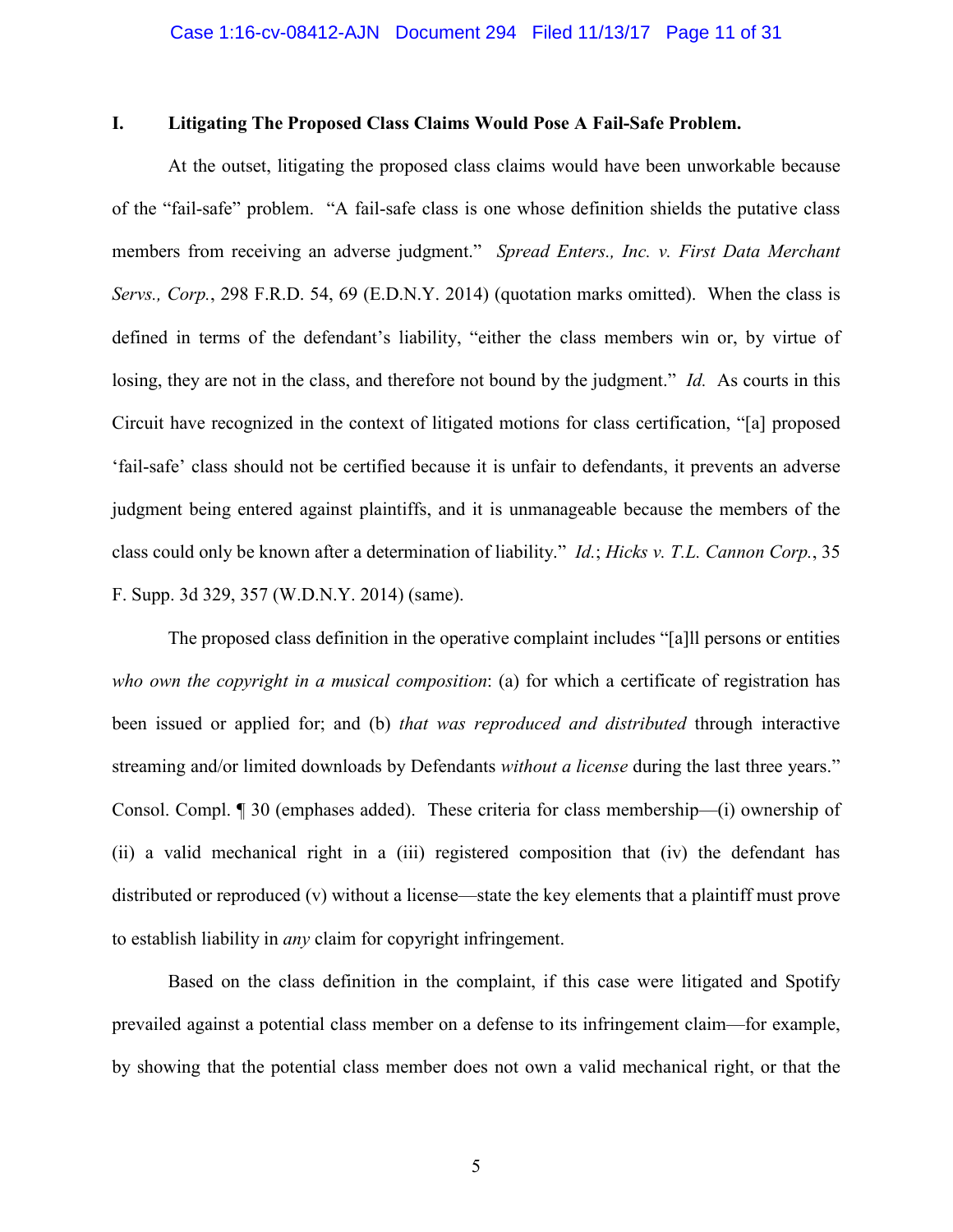#### Case 1:16-cv-08412-AJN Document 294 Filed 11/13/17 Page 12 of 31

potential class member did not meet its burden of showing that Spotify distributed or reproduced the work, or that Spotify possessed a license—the potential class member would simply drop out (never becoming a class member at all) and not be bound by the finding. That non-class member would thus be free to re-litigate its claims without the risk of preclusion under *res judicata* principles. And this "heads-I-win, tails-you-lose" result is precisely what the prohibition on failsafe classes is meant to prevent.

This issue does not arise in the settlement context, because the entire Settlement Class releases its claims in exchange for the benefits provided by the settlement. The defendant accordingly does not face any risk of future litigation from parties whose claims were resolved adversely on the merits.

## **II. The Individualized Inquiries Required To Litigate The Infringement Claims Would Overwhelm Any Common Issues.**

Outside of the settlement context, "a class cannot be certified" if the defendant "will not be entitled to litigate its . . . defenses to individual claims." *Wal-Mart Stores, Inc. v. Dukes*, 564 U.S. 338, 367 (2011). Indeed, the Court's rejection of certification in *Dukes* rested on its conclusion that the lower courts had smoothed the way for class certification only by "depriv[ing] defendants of their right to litigate statutory defenses to individual claims." *Tyson Foods, Inc. v. Bouaphakeo*, 136 S. Ct. 1036, 1048 (2016). The Supreme Court reiterated in *Tyson Foods* that the Rules Enabling Act, 28 U.S.C. § 2072(b), bars courts from "giving plaintiffs and defendants different rights in a class proceeding than they could have asserted in an individual action." *Id.* After all, "[d]ue process requires that there be an opportunity to present every available defense." *Lindsey v. Normet*, 405 U.S. 56, 66 (1972).

Certification of a litigated class would be impermissible here, as the numerous individualized issues raised by Spotify's defenses would prevent Plaintiffs from demonstrating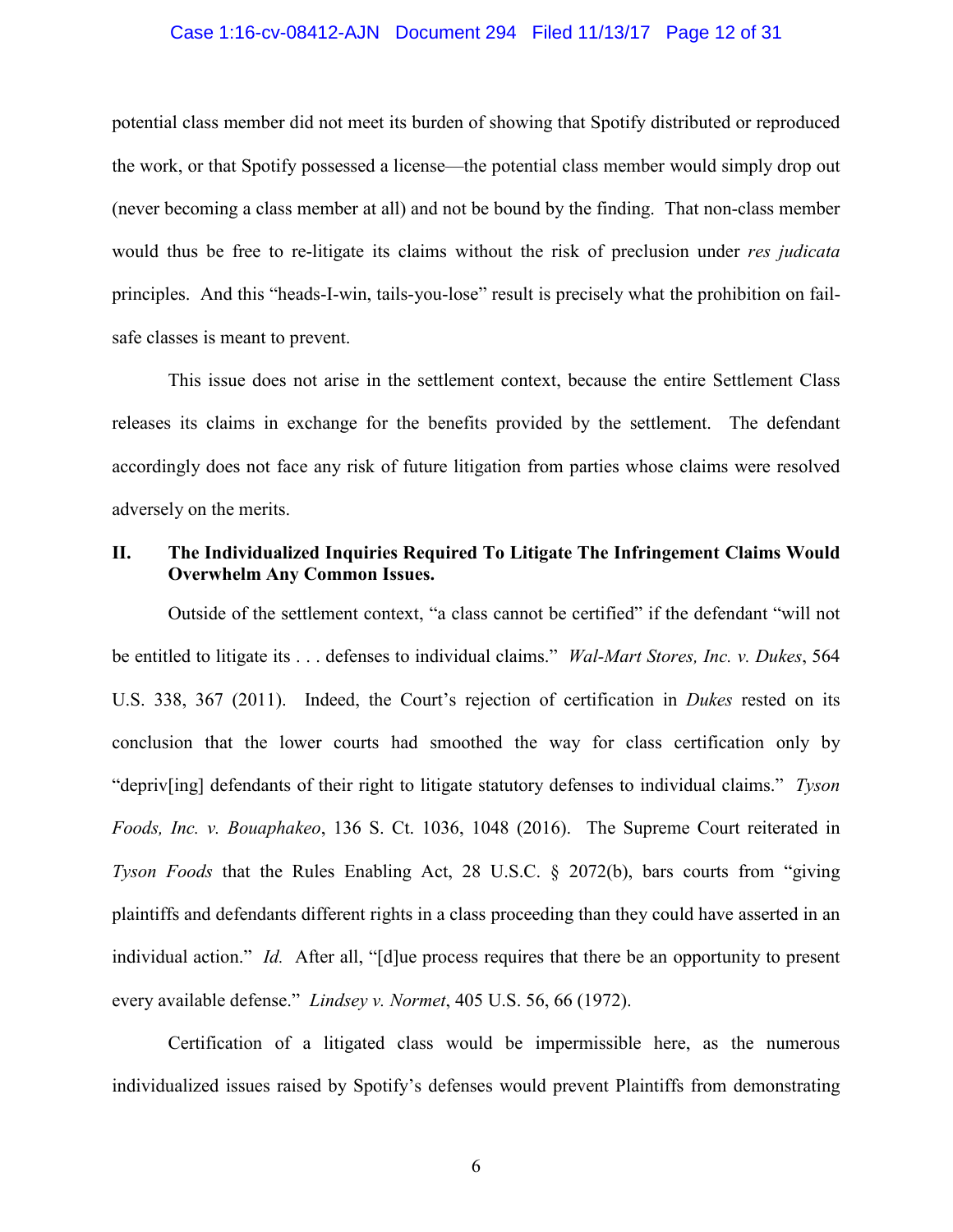#### Case 1:16-cv-08412-AJN Document 294 Filed 11/13/17 Page 13 of 31

that common issues predominate over individualized ones, as required to satisfy Rule 23(b)(3).

The Supreme Court has explained that "the predominance criterion is far more demanding" than "Rule 23(a)'s commonality requirement." *Amchem Prods.*, 521 U.S. at 624. And when "liability for a significant bloc of the class members and damages for the entire class must be decided on an individual basis, common issues do not predominate over individual ones." *Johnson v. Nextel Commc'ns, Inc.*, 780 F.3d 128, 148 (2d Cir. 2015); *see also In re Petrobras Secs.*, 862 F.3d 250, 270 (2d Cir. 2017) (holding that the predominance inquiry, "a core feature of the Rule 23(b)(3) class mechanism," is not satisfied "[w]here individualized questions permeate the litigation").

That is precisely the case here: litigating virtually every aspect of this case consistent with Spotify's due process rights would require individualized inquiries. Of course, those inquiries would not only preclude class certification; they pose difficult obstacles for each class member's claims on the merits that would have to be surmounted for each and every asserted composition.

## **A. Identification of Compositions and Copyright Ownership.**

Two of the fundamental predicates for class membership—identifying (a) the musical compositions embodied in the sound recordings on Spotify's service and (b) all of the correct owners of the mechanical rights in a given composition—would, in the context of a litigated case, require resolution of significant factual issues. These individualized issues surrounding composition identification and copyright ownership—for which Plaintiffs or potential class members bear the burden on every single composition—would pose a substantial hurdle to certification of a litigated class. $3$ 

<sup>3</sup> In its brief in support of the motion to strike (Dkt. No. 150, at 9-15), Spotify described these questions as issues of ascertainability and manageability. *See Brecher v. Republic of*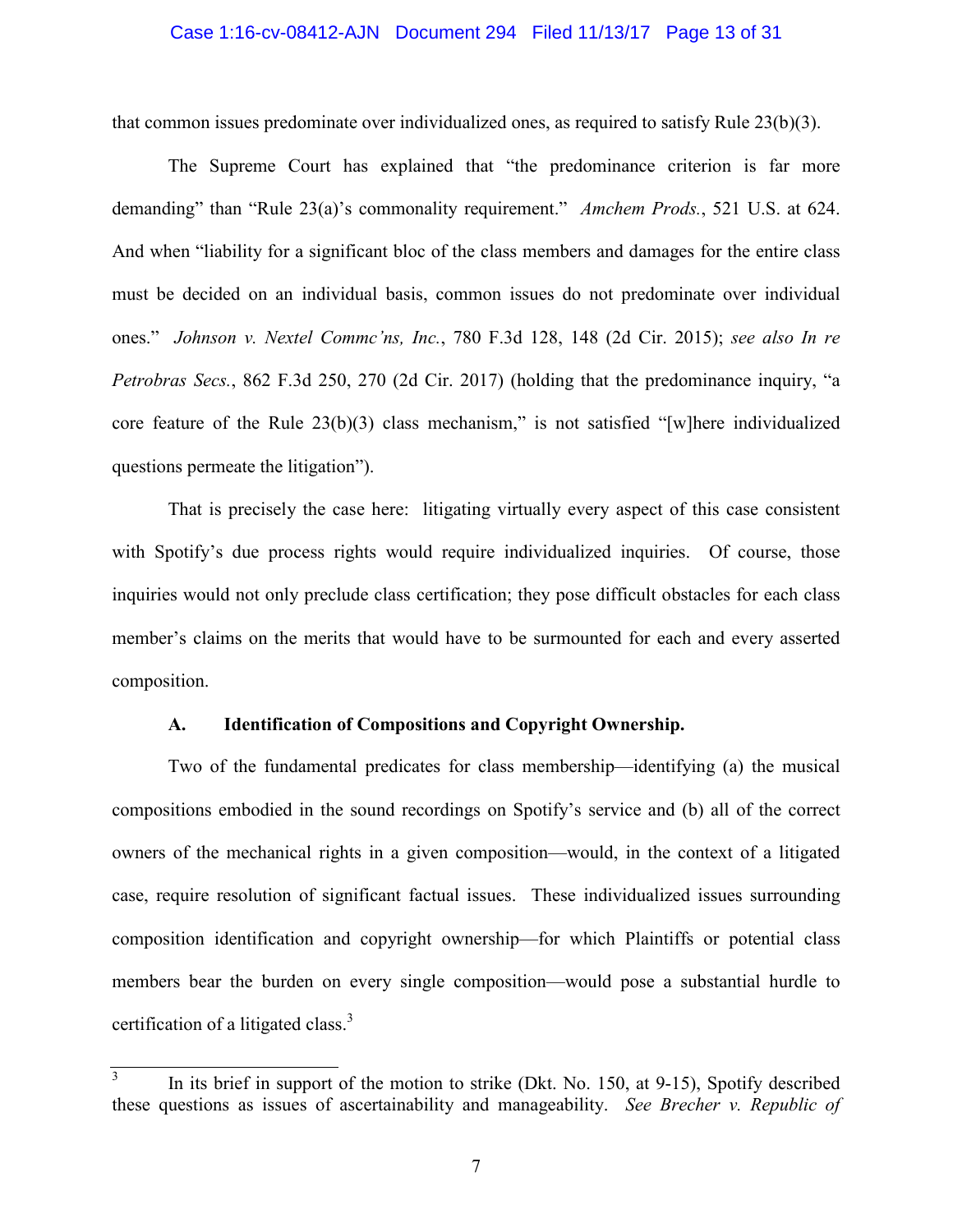#### Case 1:16-cv-08412-AJN Document 294 Filed 11/13/17 Page 14 of 31

*First*, identifying the musical composition (the copyrighted work at issue) that is embodied in a digital sound recording in the context of a litigated case presents a highly difficult, fact-intensive task.

"Sound recordings and their underlying musical compositions are 'separate works with their own distinct copyrights.'" *Poindexter v. EMI Record Grp., Inc.*, 2012 WL 1027639, at \*2 n.3 (S.D.N.Y. Mar. 27, 2012) (quoting *In re Cellco P'Ship*, 663 F. Supp. 2d 363, 368-69 (S.D.N.Y. 2009)); *accord, e.g.*, *Stumm v. Drive Entm't*, 2002 WL 5589, at \*1 n.1 (S.D.N.Y. 2002) (noting the "well-established distinction between sound recordings and musical compositions under the Copyright Act") (quotation marks omitted).

This distinction matters for purposes of identification. As the Register of Copyrights has explained, "digital music files often do not include the standard identifiers for the copyrighted works the files embody." U.S. Copyright Office, *Copyright and the Music Marketplace, A Report of the Register of Copyrights*, Feb. 2015, available at http://copyright.gov/policy/music licensingstudy/copyright-and-the-music-marketplace.pdf (Dkt. No. 149-1), at 123. Digital recordings may have standard *sound recording* identifiers, although many do not, but "there is no

However classified (ascertainability, manageability, or predominance), the individualized issues surrounding composition identification and copyright ownership would pose a substantial hurdle to certification of a litigated class.

*Argentina*, 806 F.3d 22, 24-25 (2d Cir. 2015); *see also Royal Park Investments SA/NV v. Deutsche Bank Nat'l Trust Co.*, 2017 WL 1331288, at \*4-9 (S.D.N.Y. Apr. 4, 2017) (denying class certification on ascertainability grounds under *Brecher*).

More recently, the Second Circuit concluded that ascertainability does not require an "administratively feasible" method of identifying class members. *In re Petrobras Secs.*, 862 F.3d at 264-65. But in the same opinion, the Second Circuit explained that Rule 23 still requires a feasible way to demonstrate class membership—locating that inquiry in Rule 23(b)(3)'s predominance requirement. As the *Petrobras* panel put it, "classes that require highly individualized determinations of member eligibility" risk running afoul of "the predominance requirement." *Id.* at 268. Indeed, the panel vacated the class certification order on predominance grounds, remanding for the district court to conduct "the robust predominance inquiry that Rule 23 demands." *Id.* at 274-75.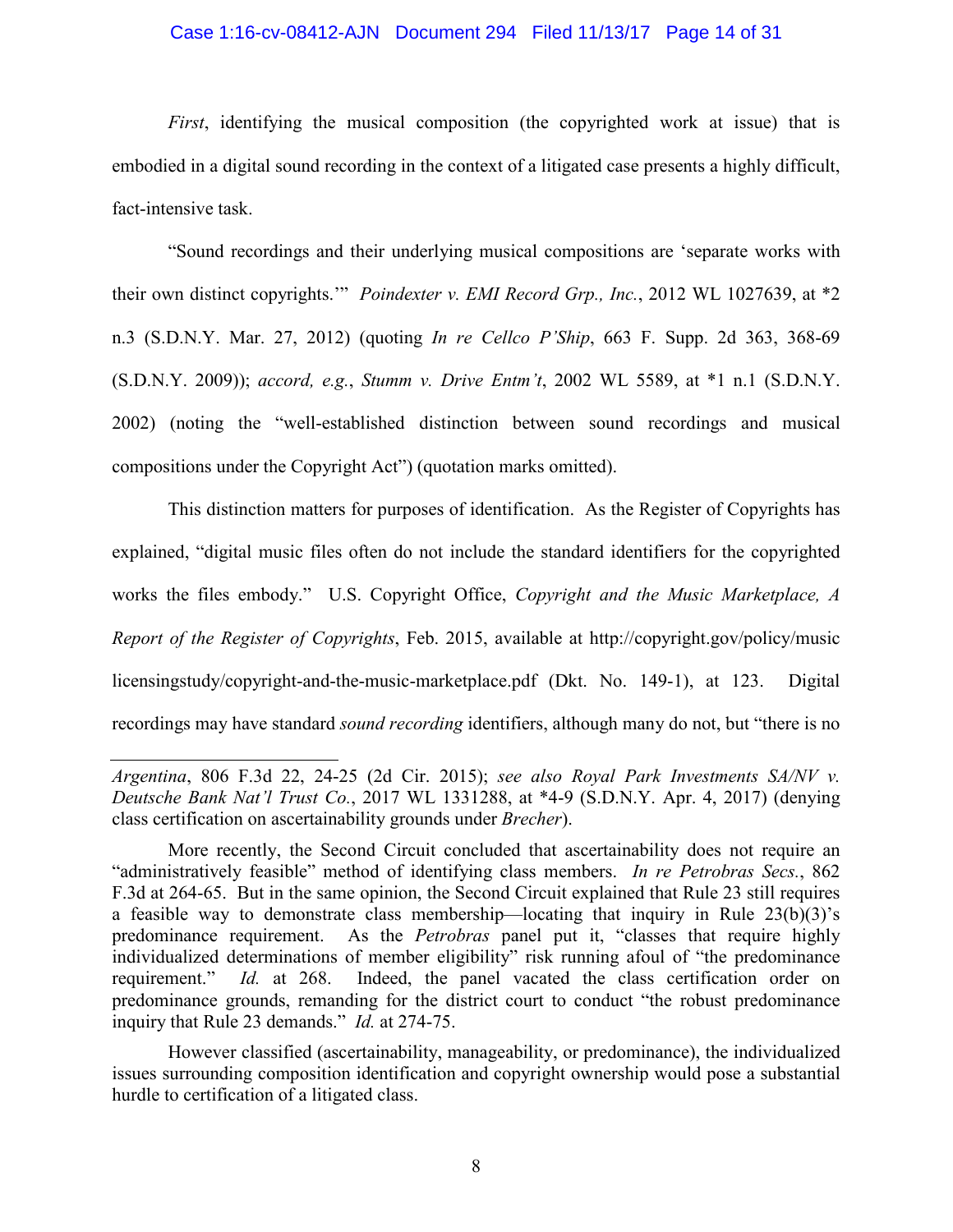#### Case 1:16-cv-08412-AJN Document 294 Filed 11/13/17 Page 15 of 31

comprehensive publicly accessible database that can be used to match" the standard identifying codes of a *sound recording* to a *musical work* (and vice versa). *Id.*<sup>4</sup>

One example of the many difficulties in linking a sound recording to the underlying composition is that many songs have the same name. For example, "Hello" on a list of sound recording titles could be the Adele megahit, the Lionel Richie classic, or other songs by Evanescence, Ice Cube, and many others. "Jolene" could be the Dolly Parton song, or it could be the entirely different composition by Ray LaMontagne. Is "California Girls" the song by the Beach Boys or the Katy Perry hit? Does "One" refer to the song by U2, the show tune from *A Chorus Line*, or one of many others (such as hits by the Bee Gees and Metallica)? And which recording embodies the same composition as John Legend's "All of Me": "All of Me (Instrumental)"; "All of Me – Solo Piano"; "All of Me – UK Radio Remix Edit"; or "All of Me (Bumper's Audition) – From 'Pitch Perfect 2' Soundtrack"?

These questions cannot be answered on a class-wide basis. Because there is no simple, accurate methodology for linking sound recordings to underlying musical compositions, an individualized factual inquiry must be undertaken for each sound recording. And that individualized inquiry is not simple. For example, the title of the song does not itself have legal significance; what matters is the underlying composition—that is, what the song actually *sounds* like. There is accordingly no shortcut to verify the composition embodied in any given sound recording other than by listening to each recording—and even then, identifying the underlying composition may not be obvious for many tracks.

*Second*, even apart from accurately identifying the compositions at issue, accurately

<sup>4</sup> The Register prepared this report on the basis of "an exhaustive analysis of industry practices and considerable dialogue with music creators and the businesses that represent and invest in their interests, as well as music services and distributors and other interested parties." *Copyright and the Music Marketplace*, *supra*, at "Acknowledgements."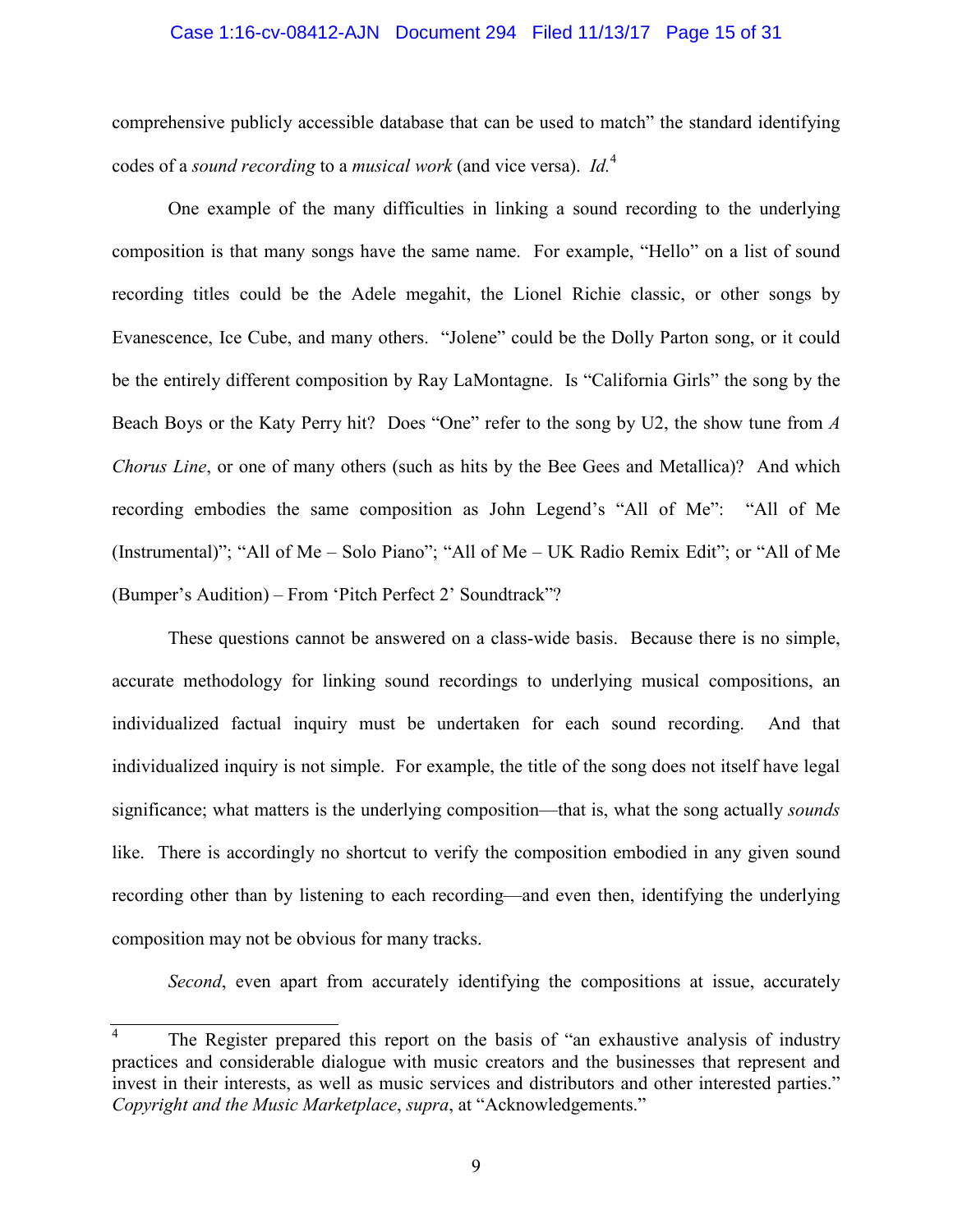#### Case 1:16-cv-08412-AJN Document 294 Filed 11/13/17 Page 16 of 31

identifying the owners of those compositions is a separate, but also extremely difficult, task.

There is no comprehensive database of ownership information. The Copyright Office itself explains that its records "cannot be regarded as conclusive in all cases" (U.S. Copyright Office Circular 22, *How to Investigate the Copyright Status of a Work*, at 3, available at http://www.copyright.gov/circs/circ22.pdf (Dkt. No. 149-2)) for many reasons. To begin with, there is no legal requirement to file assignments of copyrights with the Copyright Office (*see* 17 U.S.C. § 205), so the Copyright Office cannot be counted on to provide sufficient information to track down post-registration changes of ownership over the course of decades. And the uncertainty is further compounded by the inability to track all co-ownership agreements and reversion rights (*i.e.*, when a license or transfer of certain rights in a copyrighted work expires or is terminated such that those rights revert back to the grantor, or the grantor's heirs). *See* U.S. Copyright Office, *Termination of Transfers and Licenses Under 17 U.S.C. § 203*, available at http://www.copyright.gov/docs/203.html (Dkt. No. 149-3).

Ownership matters not only for standing but also because it is inextricably linked to determining whether a copyright has been infringed at all. Infringement requires the absence of a license, and knowing whether Spotify has a license for a given work often requires identifying the owner of that work.

That is because copyright owners often grant a "blanket license" covering all compositions owned by a rightsholder (or group of rightsholders), rather than identifying by name each licensed work (a list that would frequently change in any event). For example, Spotify has a blanket license covering all compositions owned or administered by Warner/Chappell Music. So, for Warner/Chappell songwriters like Katy Perry and Green Day, for instance, it will be impossible to determine whether a work is covered by that license without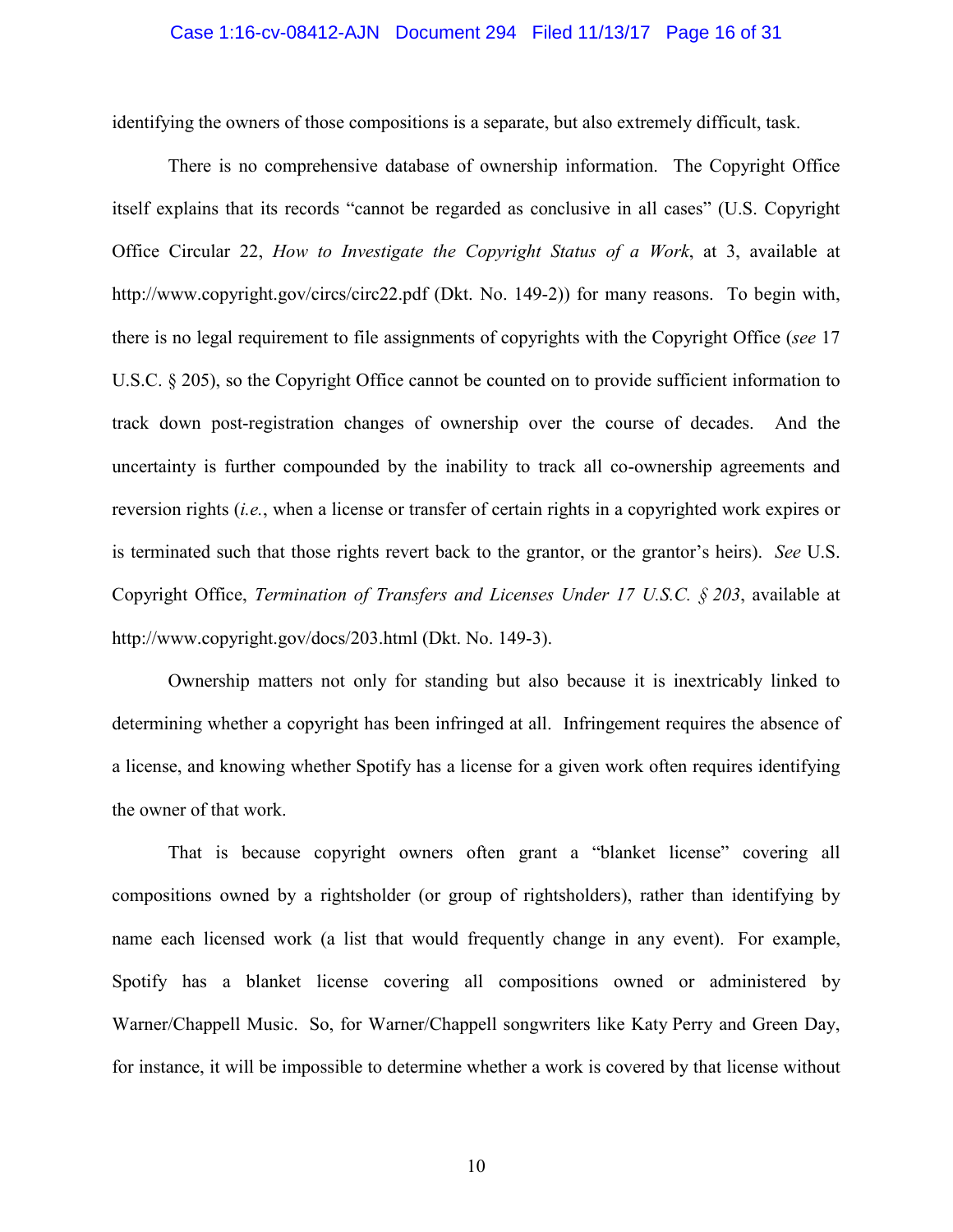#### Case 1:16-cv-08412-AJN Document 294 Filed 11/13/17 Page 17 of 31

first knowing whether Katy Perry or Green Day own the work. In other words, the existence of a license will often depend on relationships between Spotify and the owner of the work (either directly or through a publisher).

These questions, which are difficult to address as to any particular composition, would be impossible to litigate on a class basis. The Register of Copyrights has detailed the "lack of publicly accessible, authoritative identification and ownership data" for compositions: "'[I]t is difficult to identify and keep track of musical work ownership due to changes when musical works and catalogs change hands.' Further complicating the situation is that the rights to musical works are often split among multiple songwriters, with differing publishers and [performing rights societies], making musical work data harder to track and maintain." *Copyright and the Music Marketplace*, *supra*, at 123. "Unlike sound recordings—which are typically wholly owned by an individual label—many musical works are controlled by two, three or even more publishers." *Id.* at 163.<sup>5</sup> And because ownership often changes hands, the name of a songwriter is not a reliable identifier of the owner of a composition—even where the owner, too, is a famous songwriter. For example, Michael Jackson famously purchased the publishing rights to the Beatles catalog in 1985, leaving him the owner of a trove of compositions written by

<sup>5</sup> The often-fractional ownership of the rights to musical compositions further complicates an already complex and individualized inquiry. The default common-law rule is that a joint owner may grant a nonexclusive license in the entire work *without* the consent of the other joint owners. *See* 1 M. Nimmer & D. Nimmer, *Nimmer on Copyright* § 6.10 (2006). Thus, it may be necessary to identify *all* of the owners of a given composition in order to determine whether any *one* of those owners has licensed or authorized Spotify to distribute it. And while the co-owners of the copyright in a composition can override that default rule by contract, there is no way to determine through litigation whether such contracts exist, the terms of such contracts, and which works they cover without further individualized inquiries (and likely third-party discovery). What is more, an agreement among co-owners to override the default rule would "bind any third party licensee" such as Spotify only if it has "*notice* of such a restriction." *Id.* (citing *Meredith v. Smith*, 145 F.2d 620 (9th Cir. 1944)). Thus, litigating whether Spotify was on notice of any such agreement among co-owners would be yet another individualized and complicated inquiry unsuitable for class treatment.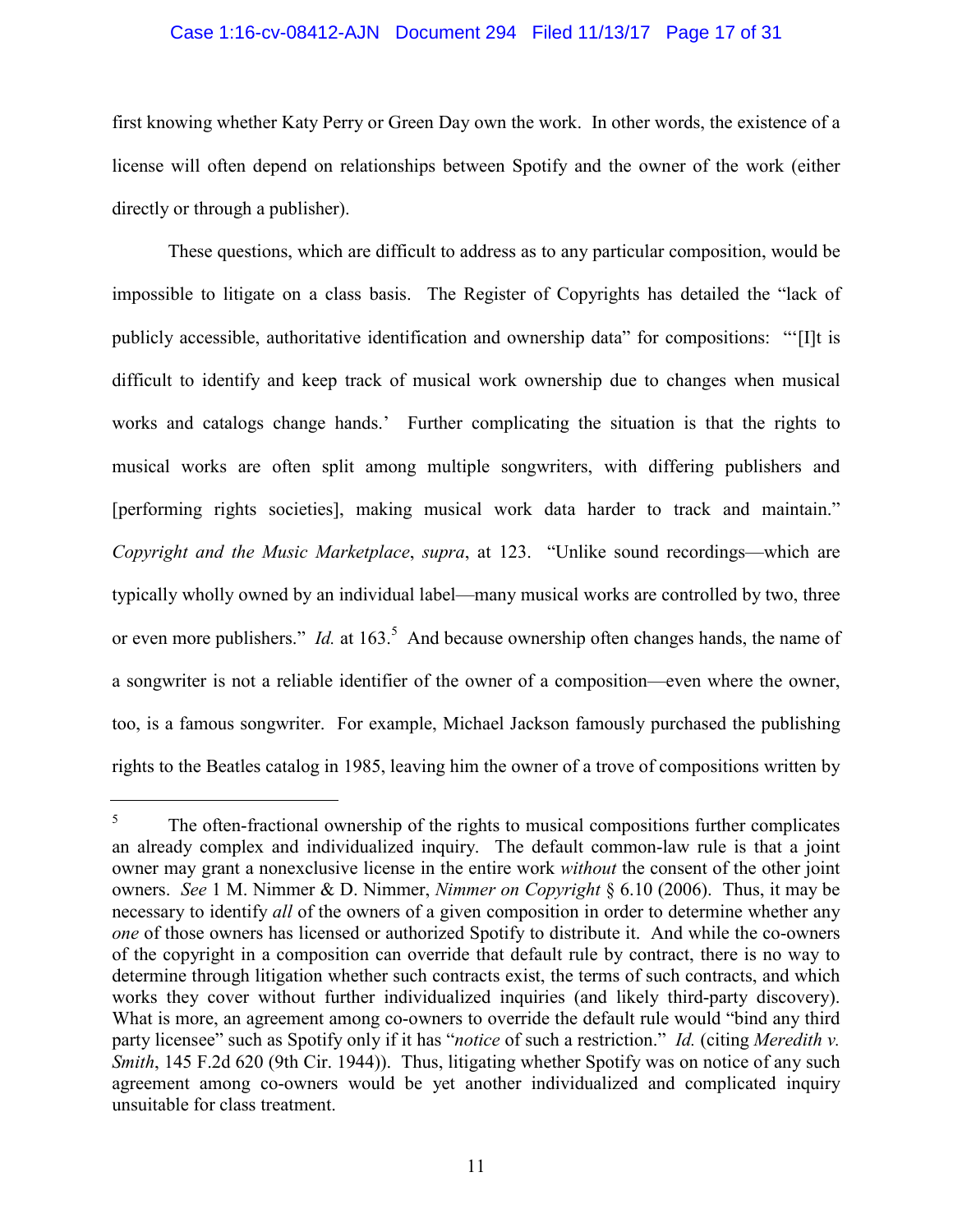# Case 1:16-cv-08412-AJN Document 294 Filed 11/13/17 Page 18 of 31

John Lennon and Paul McCartney—along with others by Bruce Springsteen and the Rolling Stones. Earlier this year, Paul McCartney brought suit to reclaim his ownership share in some of that catalog. $6$ 

As the Register has put it, "there can be little doubt that the current music licensing landscape is severely hampered by the lack of publicly accessible, authoritative identification and ownership data." *Copyright and the Music Marketplace*, *supra*, at 123. What is more, "[f]lawed or missing data is not a problem unique to major labels or famous artists"; on the contrary, "inaccurate data is especially problematic for the independent label community because it is harder to identify lesser-known artists without accurate data." *Id.* at 125 (quotation marks omitted).

The difficulties and burdens of litigating copyright ownership on even an individual level are far from hypothetical. The recent dispute over the validity of the copyright and ownership in the song *Happy Birthday To You* (one of the most famous songs in history) powerfully illustrates the challenges presented in trying to resolve these questions through litigation—and demonstrates how the questions of copyright ownership and liability are intertwined.

In *Marya v. Warner/Chappell Music, Inc.* (and for decades prior to that litigation), Warner/Chappell claimed a copyright in the composition, contending that the original authors, who wrote the song around the turn of the last century, held onto the common law rights for decades and then transferred them to Warner/Chappell's predecessor publishing company, which registered the copyright in 1935. 2015 WL 5568497, at \*2 (C.D. Cal. Sept. 22, 2015).

The plaintiff argued that the registration was invalid, asserting that the lyrics may have been written by someone else, that the common law rights were lost due to general publication or

<sup>6</sup> *See generally* Dan Rys, "A Brief History of the Ownership of the Beatles Catalog," *Billboard* (Jan. 20, 2017), available at http://www.billboard.com/articles/columns/rock/ 7662519/beatles-catalog-paul-mccartney-brief-history-ownership (last visited Nov. 13, 2017).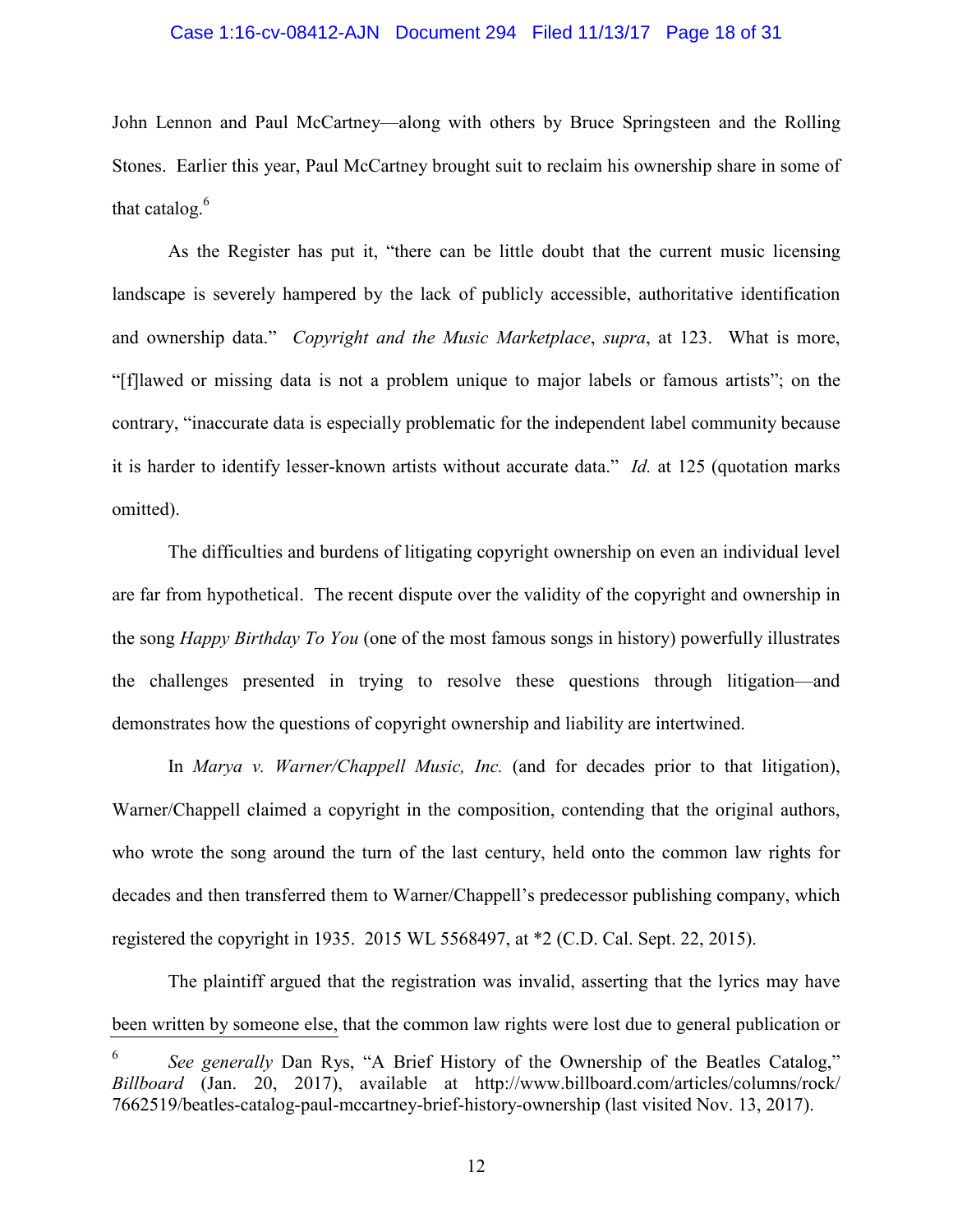#### Case 1:16-cv-08412-AJN Document 294 Filed 11/13/17 Page 19 of 31

abandonment before registration, and that the rights were never transferred from the authors to the publishing company. *Id*. at \*5. Further complicating matters, a charitable organization with ties to the original songwriters later intervened, claiming that *it* was the rightful owner. Dkt. No. 266-1, *Marya v. Warner/Chappell Music, Inc.*, No. 2:13-cv-04460 (Nov. 9, 2015). The parties subsequently agreed to settle—after two-and-a-half years of hard-fought litigation over this one song—with the result that *Happy Birthday* has entered into the public domain. *See* Final Order and Judgment, ¶ 6, Dkt. No. 349, *id*.

The *Marya* case is far from the only example of a copyright action involving complex issues of ownership. Indeed, this Court's opinion in *TufAmerica, Inc. v. Diamond*, 2015 WL 10846075 (S.D.N.Y. Mar. 24, 2015), further underscores the difficulties of litigating this issue. After years of litigation, the Court granted summary judgment to the defendants (members of the Beastie Boys) because the plaintiffs did not have an exclusive license in the copyrighted works at issue. Instead, they had received only a non-exclusive license from some of the co-owners of the copyrighted works. *See id.* at \*1. That determination was based on an in-depth interpretation of three different contracts (*id.* at \*3-5)—precisely the kind of highly specific, fact-bound inquiry that would be unworkable on a class-wide basis.<sup>7</sup>

The *Marya* litigation involved just *one* song, and *TufAmerica* a small handful of songs. Here, litigating copyright ownership on a class-wide basis would be entirely unmanageable—it would require litigating variations of these already complex cases thousands of times over.

Under the settlement, by contrast, there is no requirement to prove ownership unless there is an ownership dispute between members of the Settlement Class—and the settlement provides a mechanism to resolve such disputes. Settlement Agreement (Dkt. No. 176-3), §§ 3.4, 4.4. In <sup>7</sup> Another example is *Davis v. Blige*, 505 F.3d 90, 94-95 (2d Cir. 2007), a complex infringement dispute involving co-ownership, transfer, and oral assignment of the copyrights in two compositions embodied in songs on Mary J. Blige's hit 2001 album, "No More Drama."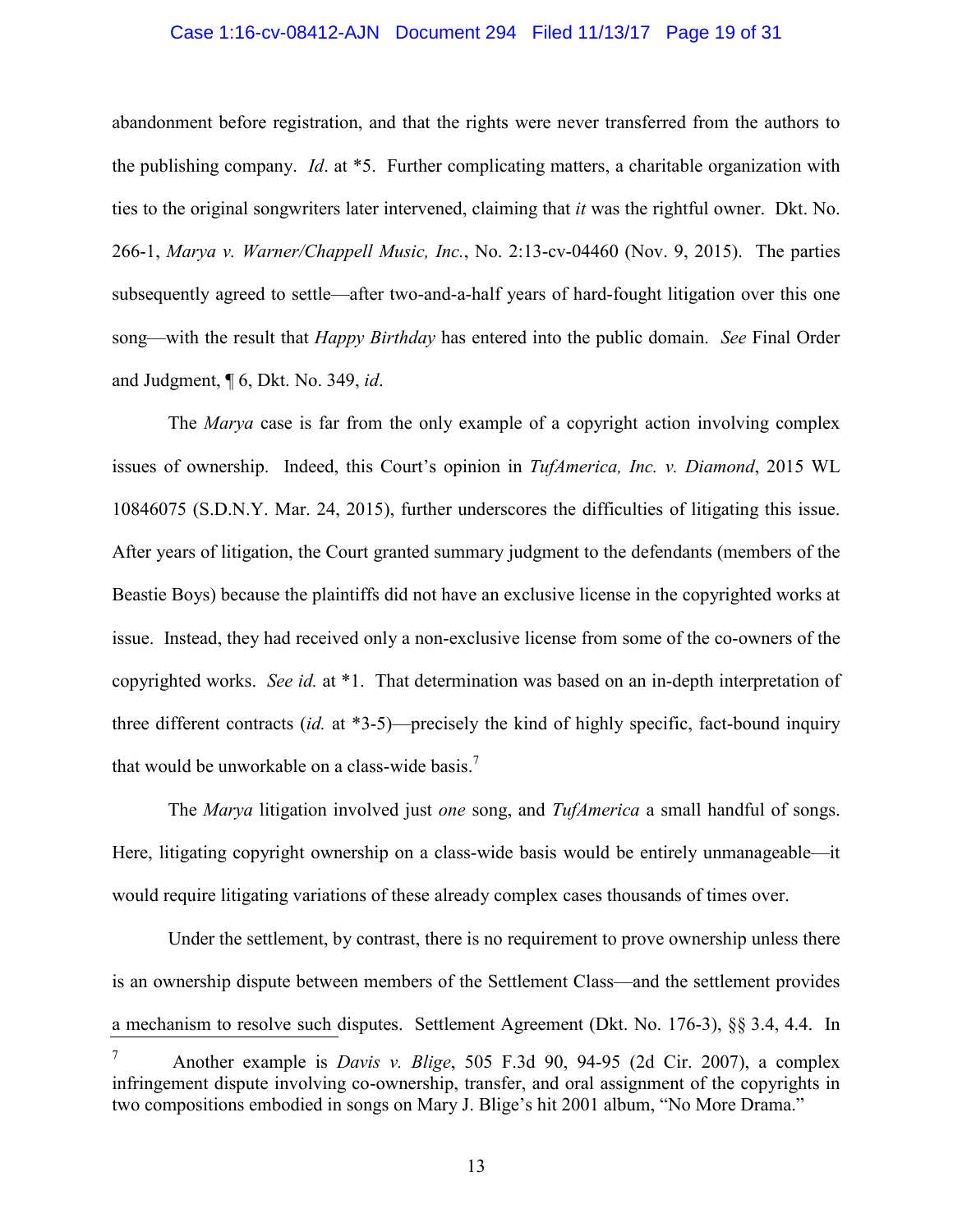## Case 1:16-cv-08412-AJN Document 294 Filed 11/13/17 Page 20 of 31

addition, Spotify will undertake substantial efforts to improve the long-standing problem of unmatched works and assist members of the Settlement Class in claiming works on Spotify's service.

### **B. Whether A Work Has a Valid Copyright.**

Infringement can only be asserted as to a work with a valid registered copyright. *Feist Publ'ns, Inc. v. Rural Tel. Serv. Co.*, 499 U.S. 340, 361 (1991); *see also Reed Elsevier, Inc. v. Muchnick*, 559 U.S. 154, 158 (2010) ("[Section 411] establishes a condition—copyright registration—that plaintiffs ordinarily must satisfy before filing an infringement claim and invoking the Act's remedial provisions."). And while the scope of the proposed class in the complaint is limited to works with registered copyrights (or for which a registration application is pending), individual inquiries would still be required to ensure that the registration requirement has been satisfied for each claimed work. A few examples from the attempted optout requests by Wixen Music Publishing, Inc. illustrate the point. Even a modest search of the Wixen clients whose names begin with the letter "B" reveals that a number of songs included in Wixen's requests for exclusion do not appear to be registered:

- Benjamin Tench, "Uncross My Heart";
- Brad Gillis, "Brothers";
- Brad Wilk, "Daniel";
- Brian Macleod, "Love is Surrender";
- Bruce Willis, "Slow Burn";
- Bryce Soderberg, "Chemical Warfare."<sup>8</sup>

Moreover, a jury would have to undertake a fact-intensive inquiry with respect to each

<sup>8</sup> Spotify's brief in support of the motion challenging the validity of Wixen's opt-outs provided a similar list of unregistered works by Wixen clients whose names begin with the letter  $f^2$ A." Dkt. No. 257, at 24.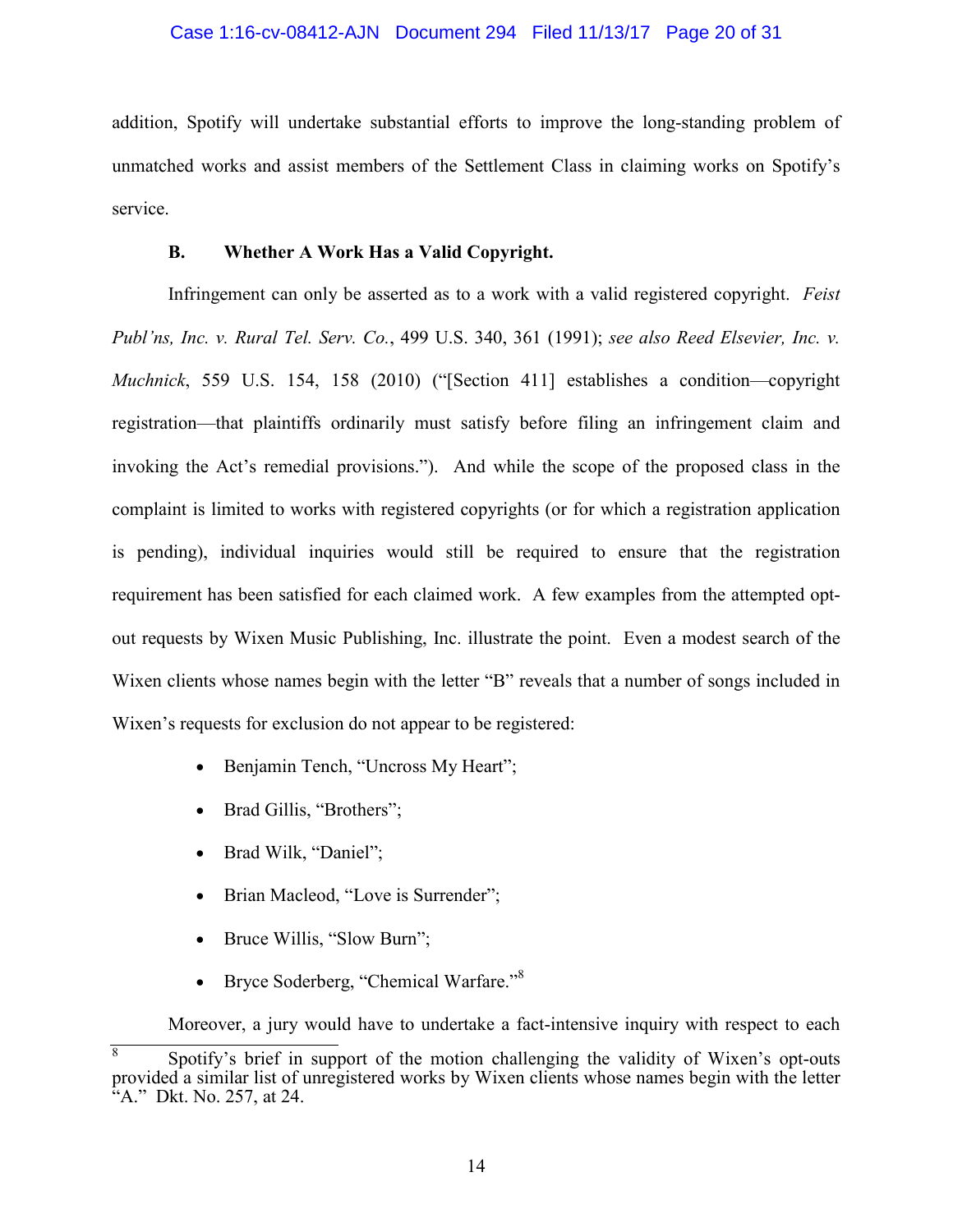#### Case 1:16-cv-08412-AJN Document 294 Filed 11/13/17 Page 21 of 31

and every work, even when registration information is available from the Copyright Office. As Spotify has previously detailed, investigating the copyright validity of a work in the context of a litigated case is an inherently fact-specific, individualized inquiry that does not stop with the registration of the work. *See* Dkt. No. 150, at 17-18.

Finally, there is no claim of infringement if the work has fallen into the public domain (and thus has lost copyright protection)—something that could have happened in a variety of ways, especially for older works. *See, e.g.*, 17 U.S.C. §§ 302, 303. Federal copyright law creates an additional patchwork of regulations and formalities that can lead to works landing in the public domain.<sup>9</sup>

When a work falls into the public domain, moreover, complex questions arise regarding arrangements based on that public domain work. Determining whether a claimed arrangement qualifies for copyright protection will require a close analysis of whether the arrangement meets the threshold standards of creativity and originality (*see McDonald v. West*, 138 F. Supp. 3d 448, 454-55 (S.D.N.Y. 2015))—another highly fact-intensive inquiry that requires listening to each and every arrangement. These fact-bound disputes often cannot be resolved without competing testimony by music experts.

*Marya* again illustrates how complex these inquiries can be for a single song. As noted above, the plaintiff had argued that the common law rights in *Happy Birthday* were lost due to, among other reasons, general publication or abandonment before registration. 2015 WL

<sup>9</sup> Examples of works that fall into the public domain under this patchwork include works created between 1923 and 1977 that were first published without notice (17 U.S.C. § 10 (1958, 1964)); works first published without notice between 1978 and March 1, 1989 and not registered within five years (17 U.S.C. § 405); works initially published abroad without notice and in the public domain in the source country as of January 1, 1996 (*id.* § 104A); and works first published after March 1, 1989 in a country that does not have a treaty relationship with the U.S., and authored by citizens of such a country, absent a Presidential proclamation that the other country adequately protects U.S. works (*id.* § 104).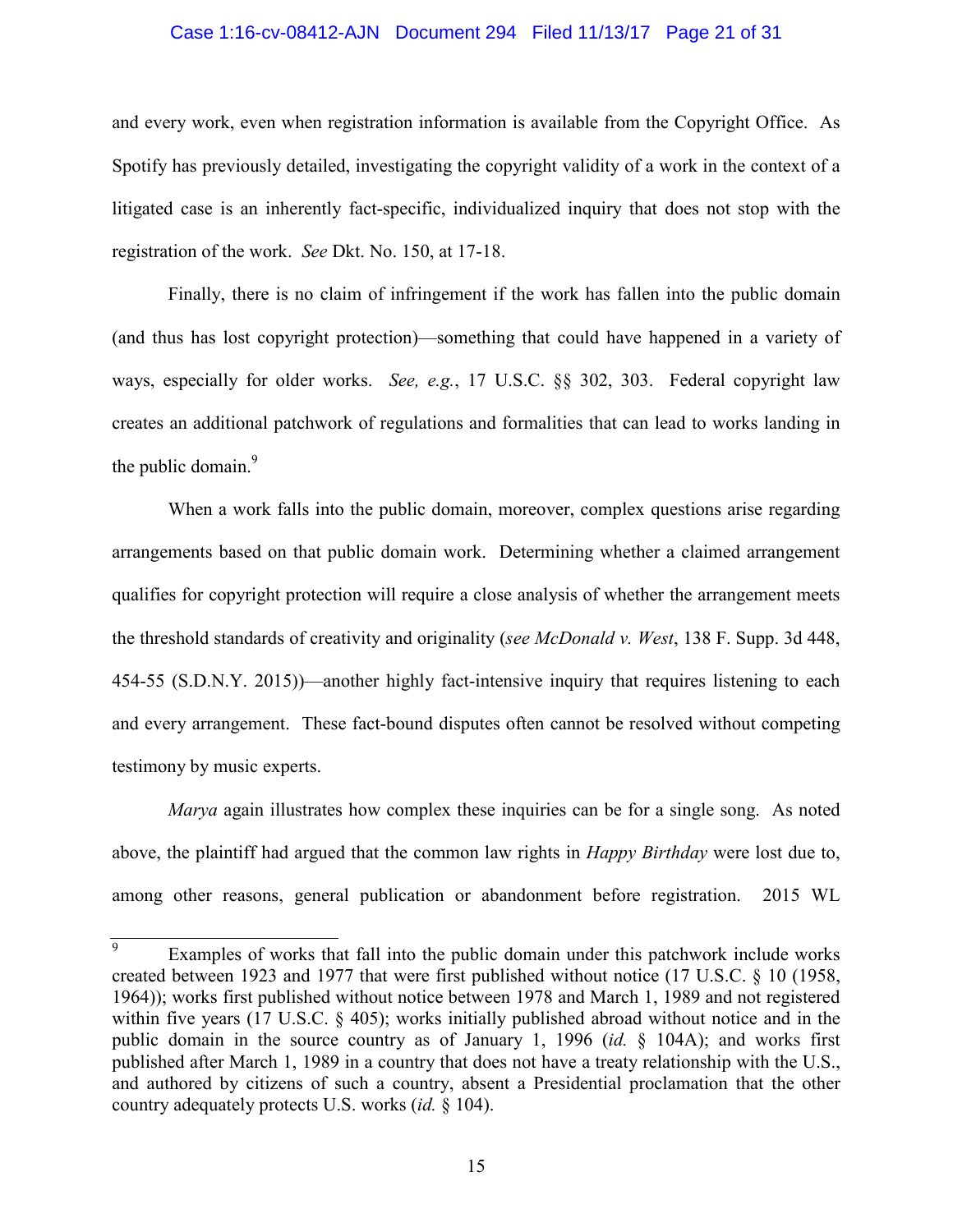### Case 1:16-cv-08412-AJN Document 294 Filed 11/13/17 Page 22 of 31

5568497, at \*8-13. And the court ultimately ruled—after extensive fact discovery—that the resolution of these issues would have required a further jury trial but for the court's determination that Warner/Chappell did not own a valid copyright to the song on other grounds (because its predecessor never acquired the rights to the song in the first place). *Id*. at \*13-19.

In sum, resolution by litigation over whether a particular musical composition has copyright protection would require extensive, individualized factual determinations for *each and every musical work* that Spotify is alleged to have infringed.

## **C. Whether Spotify Has A License Or Authorization To Distribute Any Particular Composition.**

In order to prevail on a claim for infringement for any particular work, the claimant would also have to show that Spotify lacked a license or other form of authorization to reproduce, distribute, or otherwise exploit that work.

To begin with, it would be necessary to determine whether the song was expressly licensed, which can occur through any one of a number of potentially available mechanisms. These mechanisms include:

- controlled composition licenses from a record label—*i.e.*, the record label distributing the recording also has the right to pass along the mechanical license to the underlying composition (*see* 2 M. Nimmer & D. Nimmer, *Nimmer on Copyright* § 8.23[E] (2005));
- direct blanket license by a publisher or its representative, such as another publisher serving as an administrator or an agency such as the Harry Fox Agency;
- the compulsory license mechanism provided by Section 115 of the Copyright Act; $^{10}$  and

<sup>&</sup>lt;sup>10</sup> Section 115 offers a compulsory license to make and distribute phonorecords of musical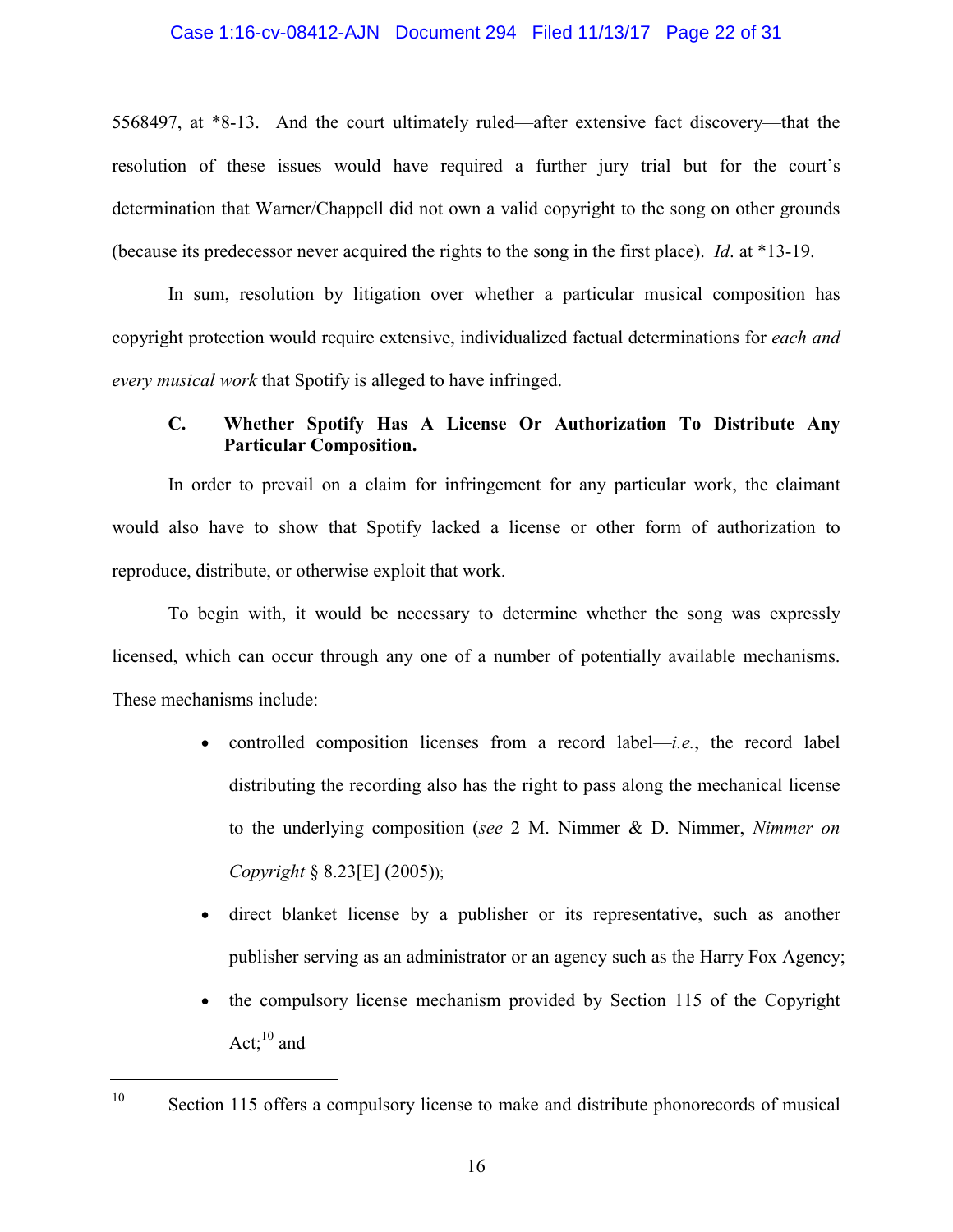• blanket releases provided as part of arrangements like the agreement between Spotify and the NMP $A<sup>11</sup>$ 

Assessing whether an effective license or release was secured through any of these means may require—for each song—third-party testimony and other evidence from the licensor as well as an analysis of documentary evidence (such as Section 115 notices of intent).

In addition, even if there is no evidence of an express or compulsory license, there may well be facts demonstrating an implied license with respect to a particular work. For example, a copyright owner's knowledge of and acquiescence in a defendant's use of her copyrighted material provides grounds for finding an implied license. *See Keane Dealer Servs., Inc. v. Harts*, 968 F. Supp. 944, 947 (S.D.N.Y. 1997) ("[K]nowledge . . . coupled with [plaintiff's] silence in the face of [defendant's] use" of copyrighted material constituted implied license).

Here, some holders of mechanical rights likely knew for a long period of time that Spotify was distributing their works on its service, but did not ask Spotify to remove their works from the service. And there is a substantial argument that their knowledge of Spotify's alleged distribution of their works on its service coupled with their failure to contact Spotify to request removal from the service constitutes acquiescence that forms a basis for an implied license. *Keane Dealer*, 968 F. Supp. at 947. That is especially the case because many holders of mechanical rights received and accepted royalty payments that indicated that the payments were for works on the Spotify service. Decl. of John Raso ¶¶ 2-4. Indeed, these rightsholders may have accepted royalty payments for *years*, potentially dating all the way back to Spotify's U.S.

works. 17 U.S.C. § 115. The license is obtained by sending a notice of intent to the copyright owner or to the Copyright Office and paying prescribed royalties.

<sup>&</sup>lt;sup>11</sup> As Plaintiffs have noted, "[t]he NMPA agreement already resolved the royalty rights as to a substantial portion, and likely the majority, of the music streamed on Spotify," with potentially "'over 96% of the music publishing community' . . . participating." Prelim. Approval Mot. (Dkt. No. 166), at 12 (quoting a statement by NMPA President David Israelite).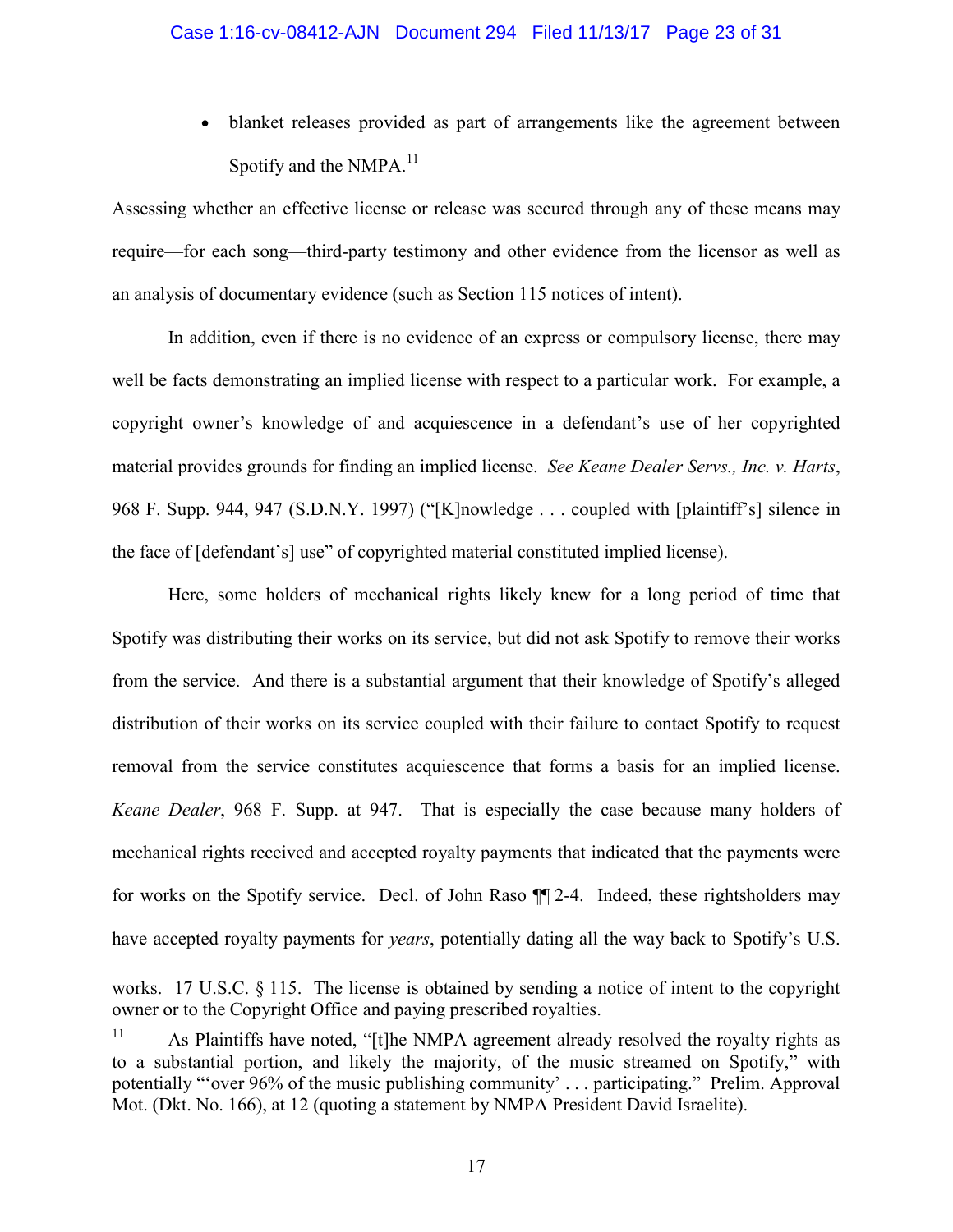#### Case 1:16-cv-08412-AJN Document 294 Filed 11/13/17 Page 24 of 31

launch in 2011. *Id.* ¶ 2. At minimum, whether there is such an implied license is a mixed issue of law and fact that would have to be tried with respect to *each* and *every* member of the putative class—and with respect to *each* and *every* allegedly infringed composition.

Finally, Spotify may also be authorized to distribute a given work by Section 115(c)(3)(G) of the Copyright Act, which sets forth circumstances under which authorization for "digital phonorecord delivery" of a sound recording automatically *also* authorizes distribution of the underlying work, as is common for singer/songwriters who own both the sound recording and the underlying work. The issue requires individualized inquiries into the particular contracts—often entered into decades ago—between each musical work owner and the record labels or aggregators who typically hold the digital distribution rights. For each individual sound recording based on each individual musical work owned by each individual class member, the Court or jury would have to decide, among other things, whether the text of any negotiated license between the musical work owner and label or aggregator authorized, either explicitly or implicitly, the digital distribution of the work. *See* 17 U.S.C. § 115(c)(3)(G)(i)(II).

## **D. Whether And How Spotify Has Reproduced Or Distributed Any Particular Composition.**

There are several other reasons why any given claim for infringement might fail—and these issues too would have to be applied and litigated on a composition-specific basis.

To begin with, it is quite possible that potential class members would claim infringement for works that are not (and never were) on Spotify's U.S. service at all. The attempted opt-outs by Wixen again illustrate the point. For example, even a quick review of works associated with the most well-known artists identified in Wixen's requests for exclusion—which are therefore most likely to be on Spotify's service—yields examples of works that do not appear to have been available on Spotify's service in the U.S. during the class period:

18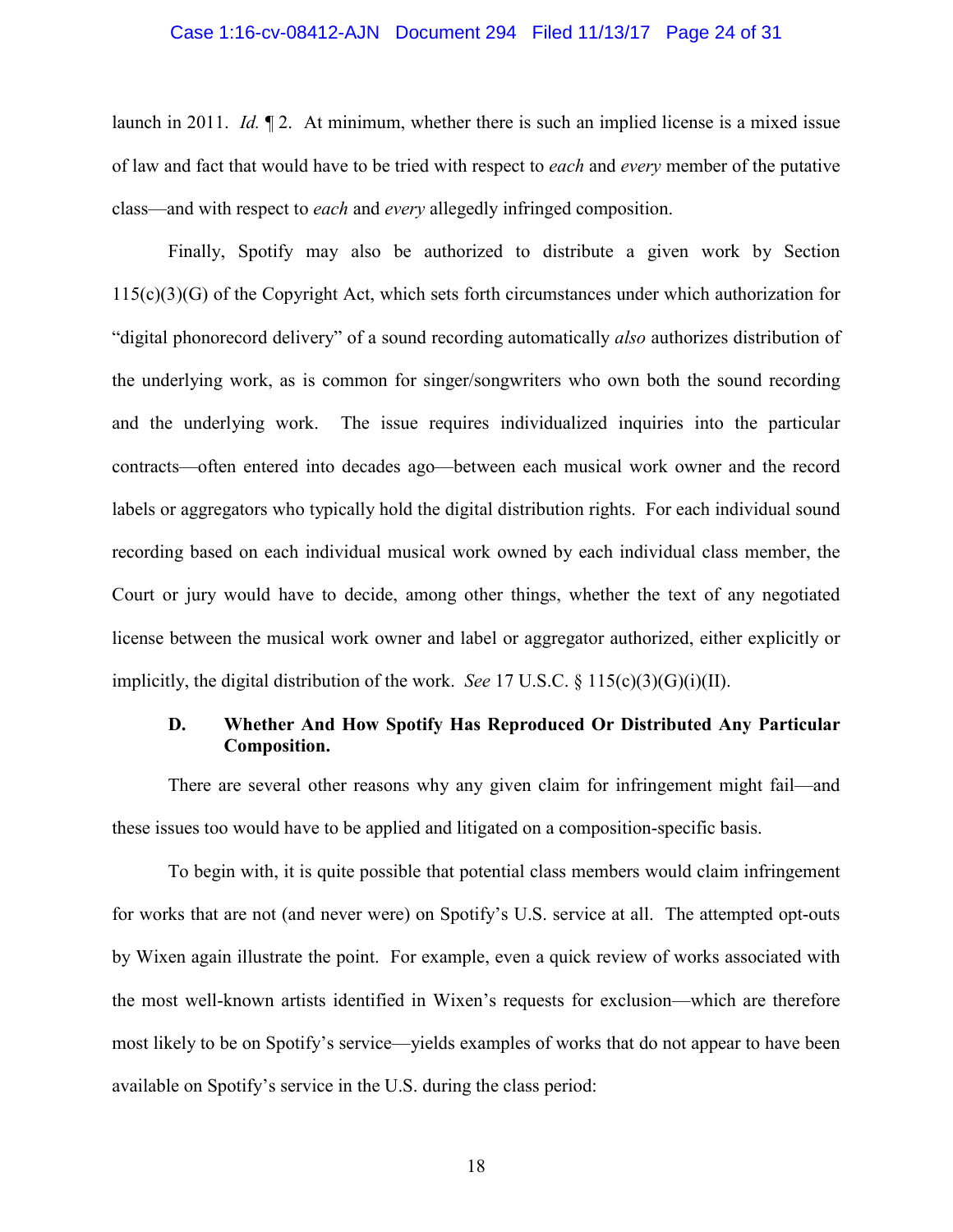- Neil Young, "Lorraine's Car";
- Doors Music Company, "Art Deco Fandango";
- Doors Music Company, "Love Thy Customer";
- Tom Petty, "Harry Green";
- Tom Petty, "Since You Say You Love Me."

Decl. of Daniel Kanner ¶¶ 2-4. A complete inquiry into the entire body of works identified in Wixen's requests would be certain to reveal many other works that were not available on Spotify's service in the U.S. during the class period.

In addition, because Plaintiffs have the burden of proving infringement, they would have to show that Spotify's streaming of music implicates the rights within the bundle of copyright rights that Plaintiffs allegedly own (as opposed to, for example, the performance rights that have been licensed separately). The Copyright Office and Copyright Royalty Board have said that a *per se* rule that all on-demand streaming constitutes digital phonorecord delivery would be "an erroneous conclusion of law": whether a mechanical license is required "is not dictated by the characterization of the transmission that delivers the phonorecord as interactive or noninteractive." U.S. Copyright Office, *Review of Copyright Royalty Judges Determination*, 74 Fed. Reg. 4537, 4541 (Jan. 26, 2009). *See also Cartoon Network LP, LLLP v. CSC Holdings, Inc.*, 536 F.3d 121, 125-131 (2d Cir. 2008) (buffering a video in memory for "no more than 1.2 seconds" is not "sufficiently permanent or stable" storage to qualify as a "fixed" copy under Section 101 of the Copyright Act, and thus is not a potentially infringing "reproduction"). Accordingly, this legal issue would present an additional challenge for Plaintiffs in litigating the case going forward and may require fact-intensive individualized inquiries into *how* each alleged instance of infringement occurred.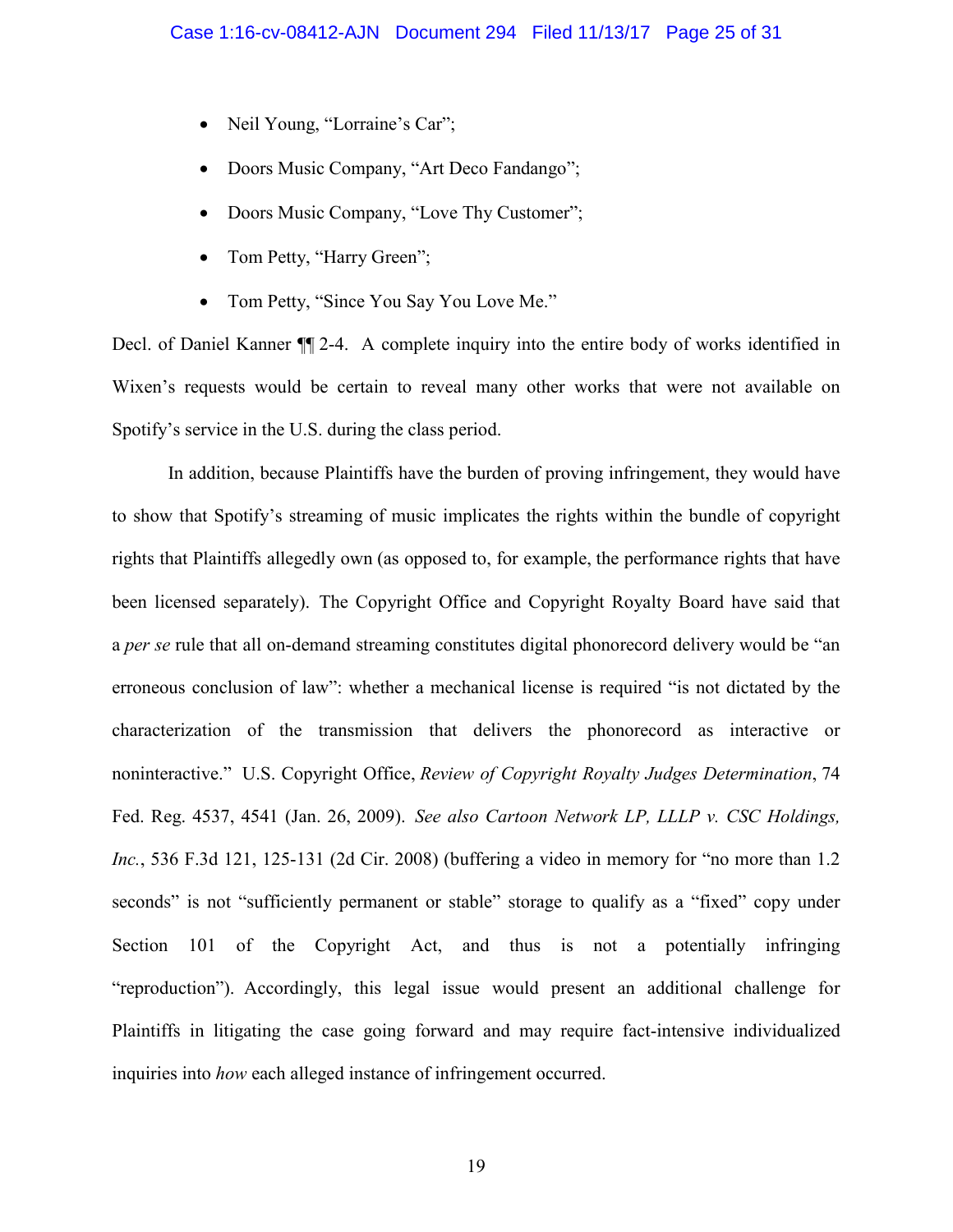#### Case 1:16-cv-08412-AJN Document 294 Filed 11/13/17 Page 26 of 31

Finally, there are many works that are available on Spotify's service that have never been streamed. Even if Spotify's streaming of music implicates Plaintiffs' reproduction or distribution rights, there is a strong legal argument that the mere availability of works that have never been streamed does not constitute actionable reproduction or distribution, because no dissemination has occurred and any incidental reproduction on the server is fair or *de minimis* use. *See Capital Records, Inc. v. Thomas*, 579 F. Supp. 2d 1210, 1216-25 (D. Minn. 2008); *Atl. Recording Corp. v. Howell*, 554 F. Supp. 2d 976, 981-85 (D. Ariz. 2008); U.S. Copyright Office, *DMCA Section 104 Report*, at 136, 139 (2001), available at https://www.copyright.gov/reports/studies/dmca/sec-104-report-vol-1.pdf (suggesting that a server copy that exists "solely to render a performance that is fully licensed" has "no economic value independent of the performance it enables" and "merely facilitates an already existing market for the authorized and lawful streaming of works"). These authorities strongly suggest that tracks available on Spotify's platform but that have never been streamed at all could not be subject to an infringement claim.

#### **E. The Basis and Method for Assessing Damages.**

Even assuming for the sake of argument that liability were found for some claims of infringement, fixing the amount of damages would require additional composition-specific inquiries. Actual damages are inherently individualized, and the same is true of statutory damages in copyright infringement cases, which cannot be computed mechanically on a classwide basis.

At the outset, whether statutory damages for any particular composition are even available would turn on a composition-specific comparison between the date of the alleged first infringement and the date on which that work was effectively registered with the Copyright Office—*i.e.*, when the complete application for a copyright for that work was submitted to the

20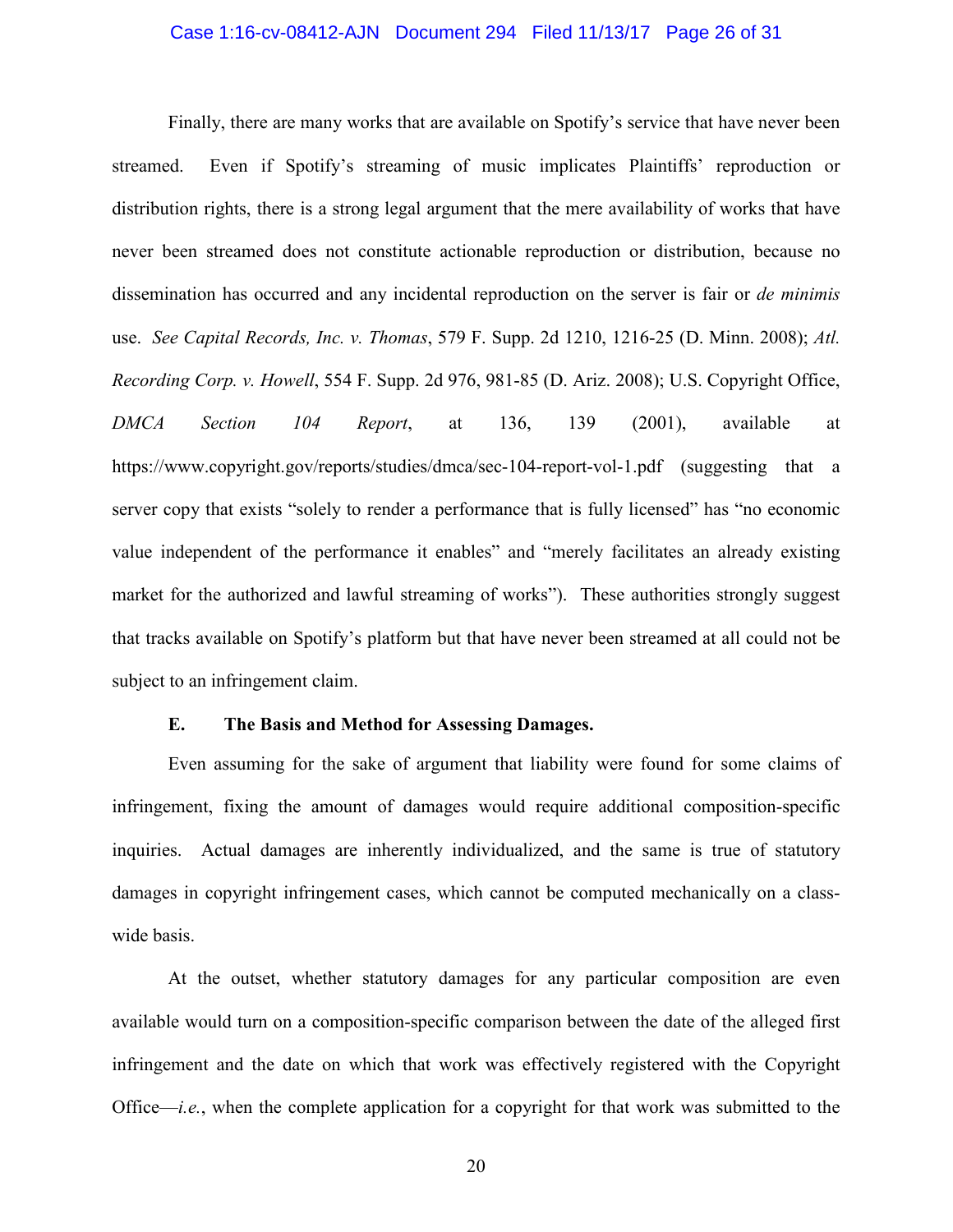#### Case 1:16-cv-08412-AJN Document 294 Filed 11/13/17 Page 27 of 31

Copyright Office. That is because the Copyright Act prohibits statutory damages (and attorneys' fees) for "any infringement of copyright commenced after first publication of the work and before the effective date of its registration, unless such registration is made within three months after the first publication of the work." 17 U.S.C. § 412(2). "Courts in this district have held that Section 412 of the Copyright Act imposes a bright-line rule that precludes recovery of statutory damages and attorneys' fees where *the first act of infringement* in a series of ongoing infringements occurred prior to the work's copyright registration, finding such a bright-line rule preferable to case-by-case analyses." *Solid Oak Sketches, LLC v. 2K Games, Inc.*, 2016 WL 4126543, at \*2 (S.D.N.Y. Aug. 2, 2016) (emphasis added).

This point would hardly be academic in a litigated case: many of the compositions listed in the exhibits to Plaintiffs' complaint are marked as "Registration Pending." For instance, the vast majority of the compositions listed for plaintiff Gerencia 360 Publishing bear that status, suggesting that the applications for registration of those works, if submitted at all, were submitted close in time to the filing of the operative amended complaint. Many other Settlement Class members will surely be in a similar position. Accordingly, there are serious doubts about whether statutory damages would be available for any infringement of those works. *See* Consol. Compl. Ex. C; *see also id.* Ex. A.

Even when statutory damages are available, the Copyright Act provides for a range of statutory damages to be determined "as the court considers just." 17 U.S.C.  $\S$  504(c)(1). The factors that a court must evaluate in order to determine the correct amount—which must be awarded per infringed work—include: (i) the expenses saved and the profits reaped by the infringers; (ii) revenues lost by the owner of the work; and (iii) the value of the copyright. *Fitzgerald Pub. Co., Inc. v. Baylor Pub. Co., Inc.*, 807 F.2d 1110, 1117 (2d Cir. 1986). These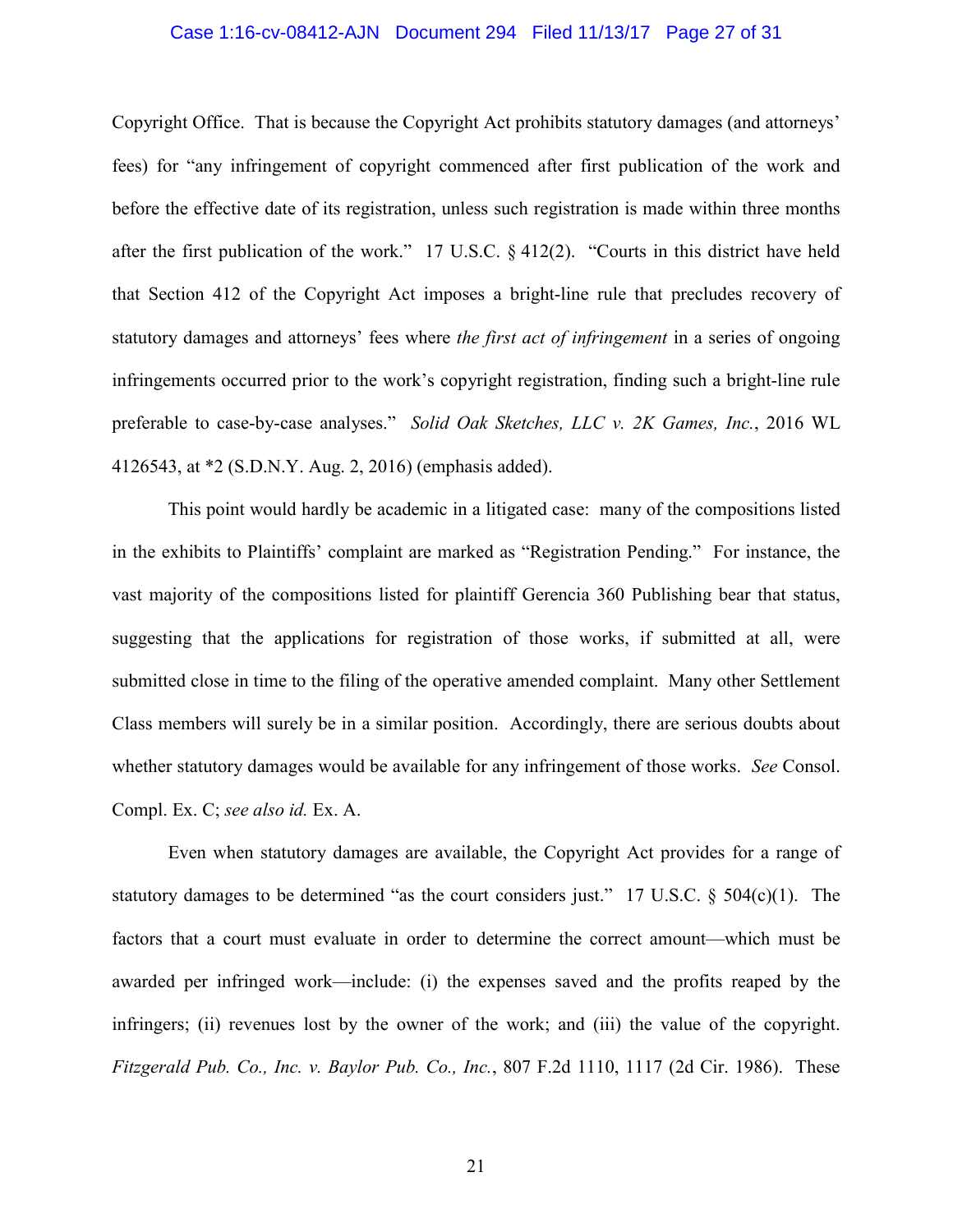#### Case 1:16-cv-08412-AJN Document 294 Filed 11/13/17 Page 28 of 31

factors plainly require individual inquiry into each and every claim of infringement.

Other complications would necessitate still further individualized inquiries. For instance, it has long been the rule in the Second Circuit that the recovery of a fractional copyright owner is "confine[d] to the [plaintiff co-owner's] own part; that is to say, to its own actual damages, to its proper share of any statutory damages, and to its proper share of the profits." *Edward B. Marks Music Corp. v. Jerry Vogel Music Co.*, 140 F.2d 268, 270 (2d Cir. 1944); *accord, e.g.*, *Manno v. Tenn. Prod. Ctr.*, 657 F. Supp. 2d 425, 432-33 (S.D.N.Y. 2009) (holding that owner in "one-half interest" is "limited to 50%" of statutory damage award); 3 *Nimmer on Copyright* § 12.03. Thus, each potential class member would be required to demonstrate its percentage of ownership in each work at issue—another individualized showing. Again, the settlement avoids this issue by requiring such a showing of ownership only if a dispute arises between members of the Settlement Class—and provides a detailed mechanism for resolving any disputes that do arise.

In addition, in this Circuit statutory damages are not available for each individual composition if the compositions are issued in a compilation. *See, e.g.*, *Bryant v. Media Right Prods., Inc.*, 603 F.3d 135, 140-141 (2d Cir. 2010). This factor thus requires further individualized inquiries into the manner in which each composition was issued.

Spotify would also have strong arguments that any award of statutory damages would have to be at the lower end of the statutory damages spectrum (the minimum is \$750 per work, *see* 17 U.S.C. § 504(c)(1)-(2)). Spotify has undertaken considerable efforts to identify rightsholders and has obtained compulsory licenses for vast numbers of works and indeed has paid significant royalties to class members. Any actual damages based on accrued but unpaid royalties are likely to be low. Courts confronted with analogous circumstances have awarded statutory damages near the bottom of the range. *See, e.g.*, *Bryant*, 603 F.3d at 143-44 (affirming

22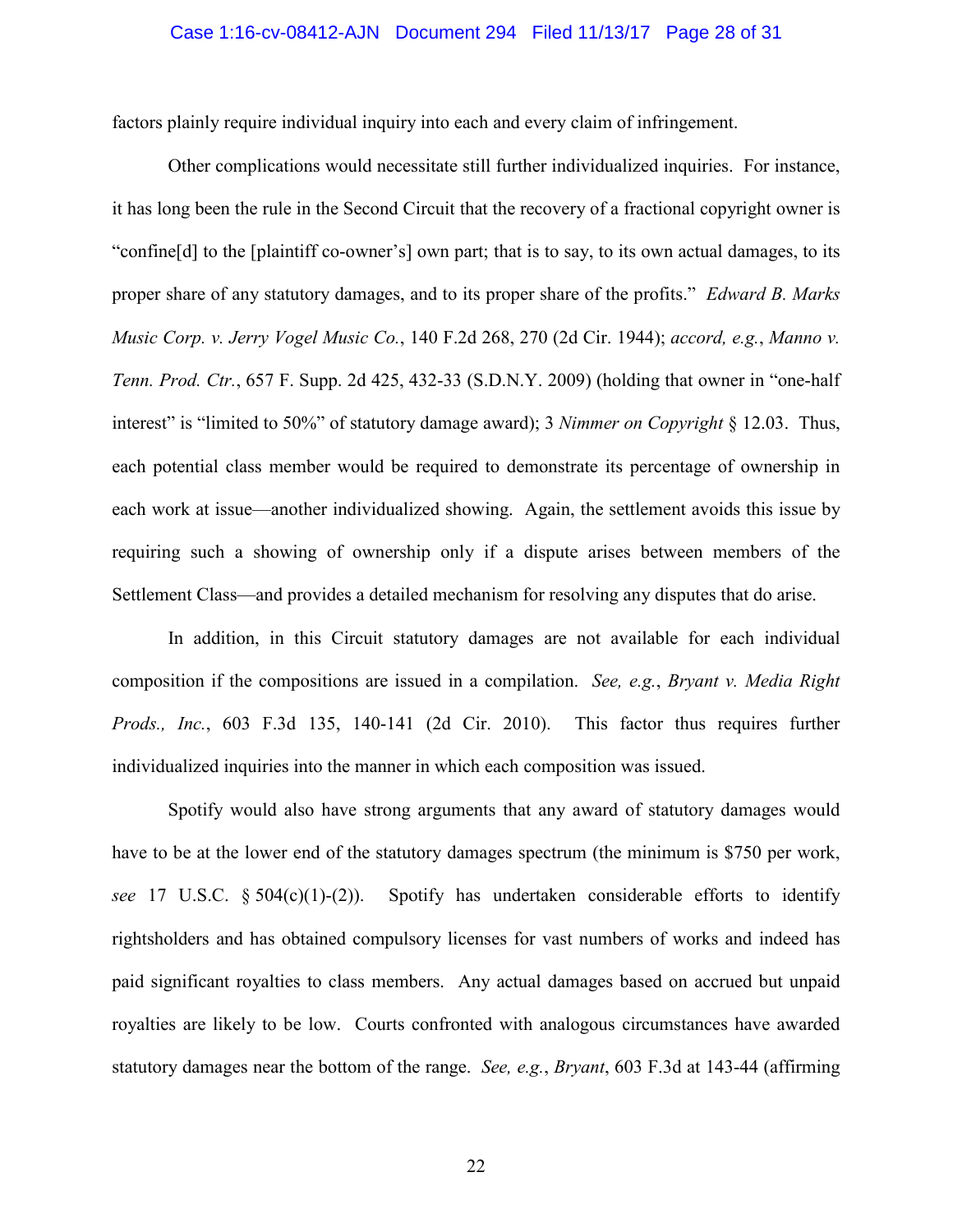#### Case 1:16-cv-08412-AJN Document 294 Filed 11/13/17 Page 29 of 31

district court's award of \$1,200 per compilation where plaintiffs' "profits from infringing sales of the Albums and songs were meager"); *BMI v. Bayside Boys, Inc.*, 2013 WL 5352599, at \*6 (E.D.N.Y. Sept. 23, 2013) (awarding \$1,471 per work and rejecting plaintiff's demand for nearly twelve times what a license would have cost the defendant).

Finally, even if statutory damages were at or near the minimum, Spotify would have a substantial argument that aggregating claims for statutory damages on behalf of a class would be likely to violate Spotify's due process rights by creating the risk of a "grossly excessive" damages award that is unconstitutionally punitive. As the Second Circuit has noted, combining "minimum statutory damages awards . . . with the class action mechanism . . . may expand the potential statutory damages so far beyond the actual damages suffered that the statutory damages come to resemble punitive damages—yet ones that are awarded as a matter of strict liability, rather than for the egregious conduct typically necessary to support a punitive damages award." *Parker v. Time Warner Entm't Co., L.P.*, 331 F.3d 13, 22 (2d Cir. 2003) (citing *State Farm Mut. Auto. Ins. Co. v. Campbell*, 538 U.S. 408, 416 (2003) ("Due Process . . . prohibits the imposition of grossly excessive or arbitrary punishments"); *BMW of North Am., Inc. v. Gore*, 517 U.S. 559, 580 (1996)). This legal argument, while not an individualized inquiry, would pose yet another obstacle to a large award of statutory damages in the context of a litigated class action.

#### **F. Whether Any Infringement Was Willful.**

"To prove willfulness under the Copyright Act, the plaintiff must show (1) that the defendant was actually aware of the infringing activity, or (2) that the defendant's actions were the result of reckless disregard for, or willful blindness to, the copyright holder's rights." *Island Software & Computer v. Microsoft, Inc.*, 413 F.3d 257, 263 (2d Cir. 2005).

As explained above, the circumstances surrounding the use and licensing of musical compositions on the Spotify service differ from composition to composition, and therefore even

23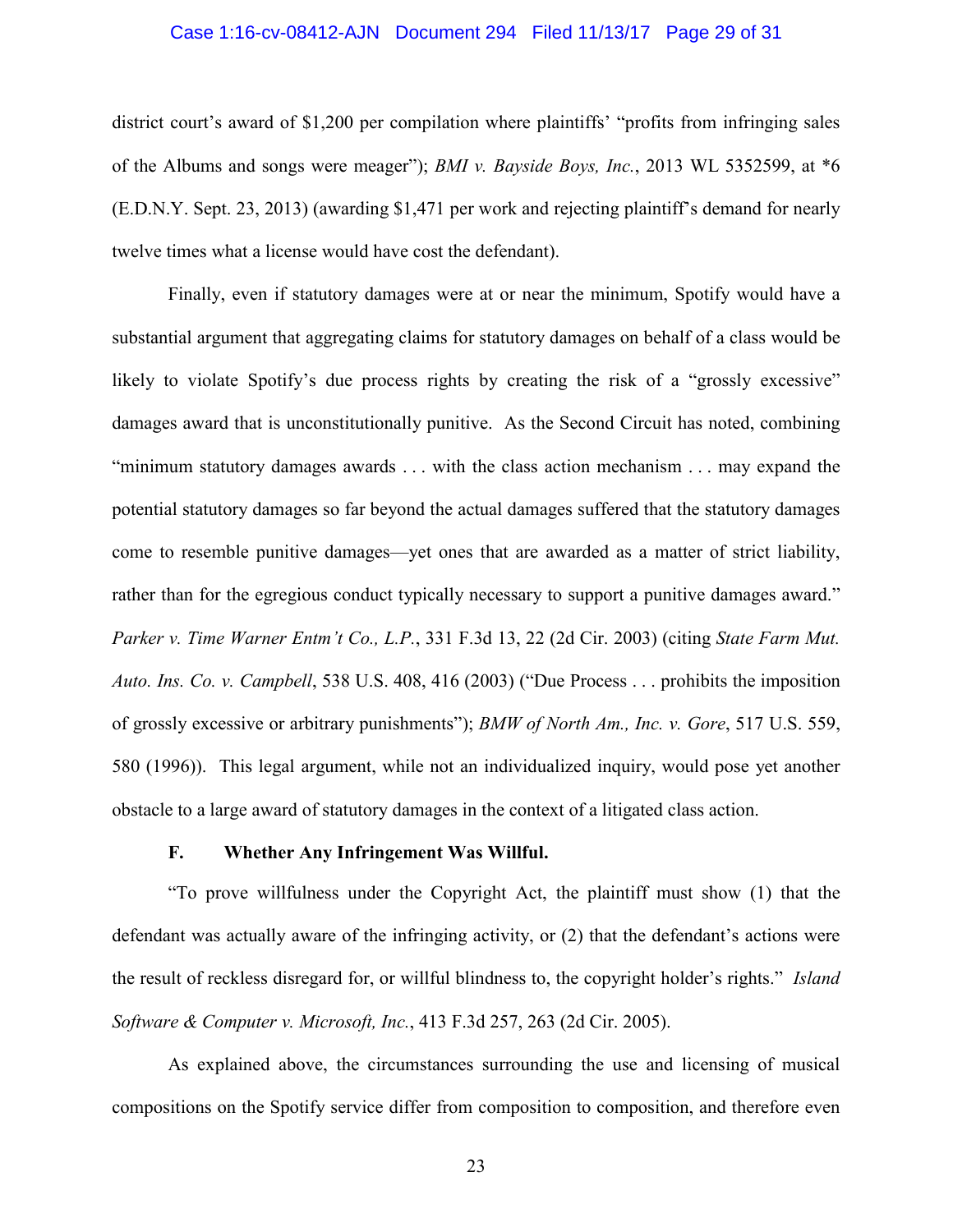## Case 1:16-cv-08412-AJN Document 294 Filed 11/13/17 Page 30 of 31

if an instance of infringement were found (after the requisite individualized inquiry) with respect to one or more works, the elements of willfulness will require individual factual determinations as well.

\* \* \*

In short, attempting to litigate the infringement claims in this case would be unmanageable, expensive and extremely time consuming for both the parties and this Court. In light of the many individualized inquiries, there is a very high likelihood that a class could not be certified. And there is a strong chance, given Spotify's substantial defenses, that many putative class members would not recover *at all*, let alone at an amount in excess of what members of the Settlement Class stand to recover through participation in the settlement. Given the serious risks and uncertainties Plaintiffs would face in litigating both class certification and the merits, the settlement easily clears the fair, adequate, and reasonable standard under the *Grinnell* factors.

#### **CONCLUSION**

For all of the foregoing reasons, Spotify respectfully requests that the Court grant Plaintiffs' Motion for Final Approval of the Class Settlement.

Dated: November 13, 2017 **MAYER BROWN LLP**

By: /s/Andrew J. Pincus Andrew J. Pincus (*pro hac vice*) Archis A. Parasharami Daniel E. Jones (*pro hac vice*) 1999 K Street, N.W. Washington, D.C. 20006 *apincus@mayerbrown.com aparasharami@mayerbrown.com djones@mayerbrown.com* T 202.263.3220 F 202.263.5220